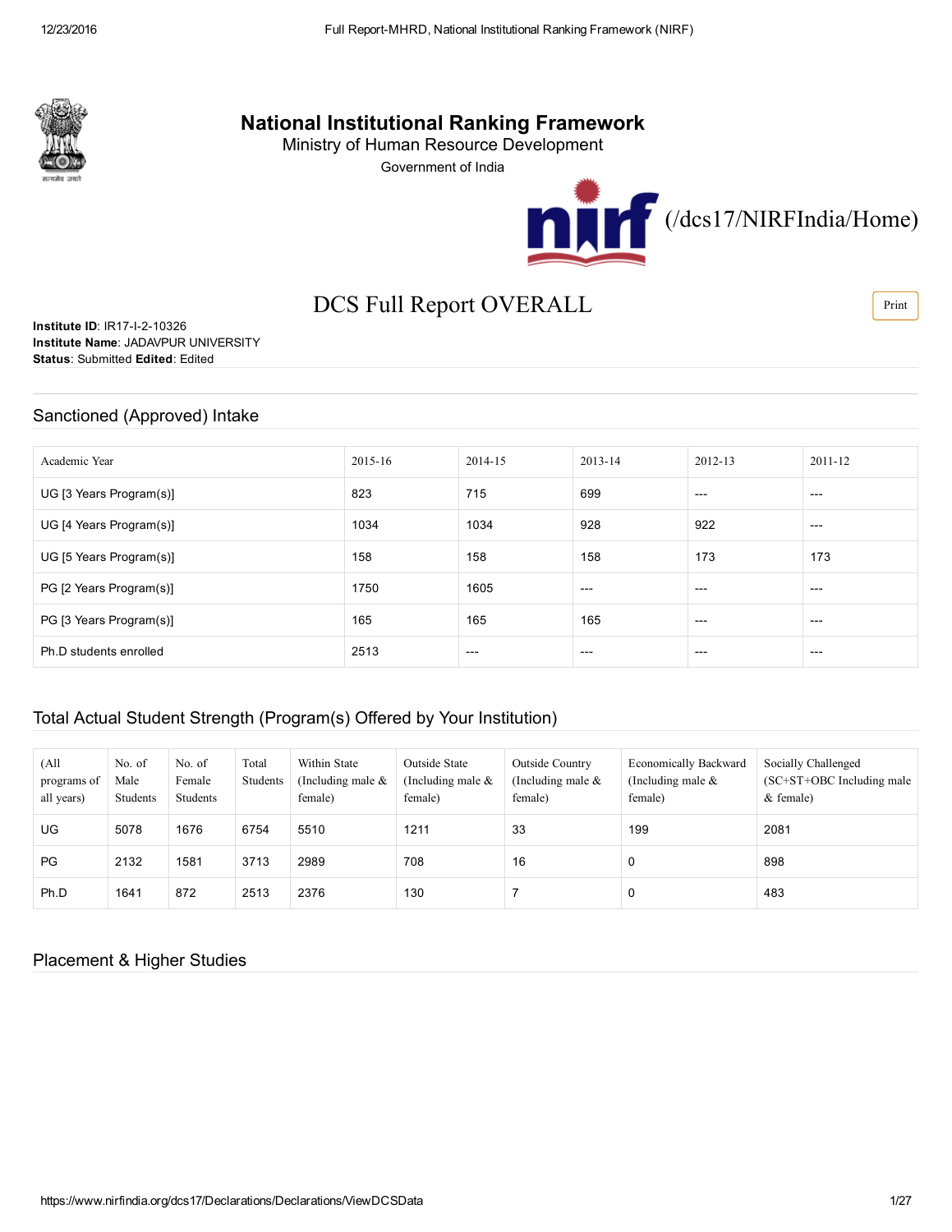| UG [3 Years Program(s)]: Placement & higher studies for previous 3 years |                                                    |                   |                                                          |                                                    |                                                      |                                                |  |  |  |  |
|--------------------------------------------------------------------------|----------------------------------------------------|-------------------|----------------------------------------------------------|----------------------------------------------------|------------------------------------------------------|------------------------------------------------|--|--|--|--|
| Academic<br>Year                                                         | No. of first year students<br>admitted in the year | Academic<br>Year  | No. of students graduating in<br>minimum stipulated time | No. of students placed<br>through campus placement | Median salary of placed<br>graduates (Amount in Rs.) | No. of students selected<br>for Higher Studies |  |  |  |  |
| $(2011 -$<br>12)                                                         | 719                                                | $(2013 -$<br>(14) | 588                                                      | 0                                                  | 0 (Zero)                                             | 588                                            |  |  |  |  |
| $(2012 -$<br>13)                                                         | 715                                                | $(2014 -$<br>15)  | 583                                                      | 0                                                  | 0 (Zero)                                             | 583                                            |  |  |  |  |
| $(2013 -$<br>14)                                                         | 687                                                | $(2015 -$<br>16)  | 555                                                      | 0                                                  | 0 (Zero)                                             | 555                                            |  |  |  |  |

#### UG [4 Years Program(s)]: Placement & higher studies for previous 3 years

| Academic<br>Year | No. of first year<br>students admitted in<br>the year | Academic<br>Year | No. of students<br>admitted<br>(Lateral Entry) | Academic<br>Year | No. of students<br>graduating in<br>minimum stipulated<br>time | No. of students<br>placed through<br>campus placement | Median salary of placed<br>graduates (Amount in<br>$Rs.$ ) | No. of students<br>selected for<br><b>Higher Studies</b> |
|------------------|-------------------------------------------------------|------------------|------------------------------------------------|------------------|----------------------------------------------------------------|-------------------------------------------------------|------------------------------------------------------------|----------------------------------------------------------|
| $(2010 -$<br>11) | 921                                                   | $(2011 -$<br>12) | 52                                             | $(2013 -$<br>14) | 760                                                            | 612                                                   | 495000 (Rupees Four<br>Lakh Ninety Five<br>Thousand only)  | 71                                                       |
| $(2011 -$<br>12) | 921                                                   | $(2012 -$<br>13) | 48                                             | $(2014 -$<br>15) | 882                                                            | 719                                                   | 520000 (Rupees Five<br>Lakh Twenty<br>Thousand only)       | 92                                                       |
| $(2012 -$<br>13) | 922                                                   | $(2013 -$<br>14) | 49                                             | $(2015 -$<br>16) | 744                                                            | 669                                                   | 560000 (Rupees Five<br>Lakh Sixty Thousand<br>only)        | 71                                                       |

| UG [5 Years Program(s)]: Placement & higher studies for previous 3 years |                                                                                                                              |                  |                                                                                          |             |                                                      |                                                       |  |  |  |  |
|--------------------------------------------------------------------------|------------------------------------------------------------------------------------------------------------------------------|------------------|------------------------------------------------------------------------------------------|-------------|------------------------------------------------------|-------------------------------------------------------|--|--|--|--|
| Academic<br>Year                                                         | No. of first year students<br>Academic<br>Year<br>admitted in the year<br>142<br>$(2013 -$<br>14)<br>131<br>$(2014 -$<br>15) |                  | No. of students graduating in<br>No. of<br>minimum stipulated time<br>students<br>placed |             | Median salary of placed<br>graduates (Amount in Rs.) | No. of students selected for<br><b>Higher Studies</b> |  |  |  |  |
| $(2009 -$<br>10)                                                         |                                                                                                                              |                  | 132                                                                                      | 0           | 0 (Zero)                                             | 10                                                    |  |  |  |  |
| $(2010 -$<br>11)                                                         |                                                                                                                              |                  | 105                                                                                      | 0           | 0 (Zero)                                             | 10                                                    |  |  |  |  |
| $(2011 -$<br>12)                                                         | 125                                                                                                                          | $(2015 -$<br>16) | 117                                                                                      | $\mathbf 0$ | 0 (Zero)                                             | 12                                                    |  |  |  |  |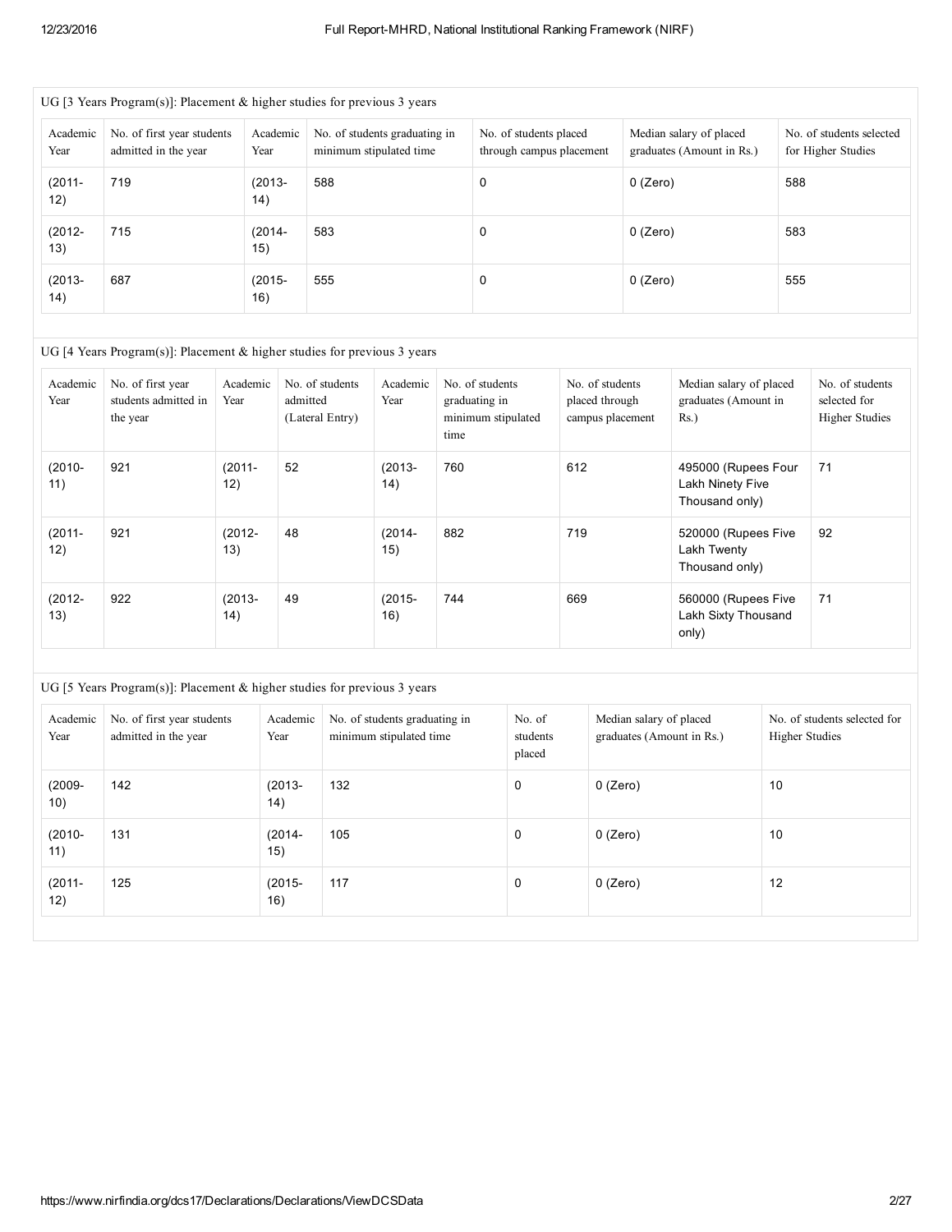| Academic<br>Year | No. of first year students<br>admitted in the year | Academic<br>Year  | No. of students graduating in<br>No. of students placed<br>minimum stipulated time<br>through campus placement |     | Median salary of placed<br>graduates (Amount in Rs.)   | No. of students<br>selected for Higher<br><b>Studies</b> |  |
|------------------|----------------------------------------------------|-------------------|----------------------------------------------------------------------------------------------------------------|-----|--------------------------------------------------------|----------------------------------------------------------|--|
| $(2012 -$<br>13) | 1606                                               | $(2013 -$<br>(14) | 1325                                                                                                           | 131 | 350000 (Rupees Three Lakh<br>Fifty Thousand only)      | 876                                                      |  |
| $(2013 -$<br>14) | 1603                                               | $(2014 -$<br>15)  | 1314                                                                                                           | 221 | 442000 (Rupees Four Lakh<br>Forty Two Thousand only)   | 907                                                      |  |
| $(2014 -$<br>15) | 1716                                               | $(2015 -$<br>16)  | 1342                                                                                                           | 198 | 439000 (Rupees Four Lakh<br>Thirty Nine Thousand only) | 948                                                      |  |

| Academic  <br>Year | No. of first year students<br>admitted in the year | Academic<br>Year | No. of students graduating in<br>minimum stipulated time | No. of students placed<br>through campus placement | Median salary of placed<br>graduates (Amount in Rs.) | No. of students selected<br>for Higher Studies |
|--------------------|----------------------------------------------------|------------------|----------------------------------------------------------|----------------------------------------------------|------------------------------------------------------|------------------------------------------------|
| $(2011 -$<br>12)   | 165                                                | $(2013 -$<br>14) | 111                                                      | 0                                                  | 0(Zero)                                              | 0                                              |
| $(2012 -$<br>13)   | 165                                                | $(2014 -$<br>15) | 100                                                      | 0                                                  | 0(Zero)                                              | 0                                              |
| $(2013 -$<br>14)   | 165                                                | $(2015 -$<br>16) | 95                                                       | 0                                                  | 0(Zero)                                              | 0                                              |

## Entrepreneurship

No. of sustained spin-off companies set up over the previous 5 years (2011-2016)(Companies started by the Students/Alumni/Faculty in the institutions business incubators):  $\boxed{0}$ 

## Top University Admission Data

| No. of graduating students from your institution who were admitted into Top University/Institution to pursue higher studies in the year 2015-16:<br>172 |
|---------------------------------------------------------------------------------------------------------------------------------------------------------|
| No. of PG students admitted into your institutions from Top Institution in the year 2015-16:   32                                                       |
| No. of Ph.D students admitted into your institutions from Top Institution in the year 2015-16: 208                                                      |
| 240<br>Total No.of PG & Ph.D students admitted:                                                                                                         |

### Ph.D Student Details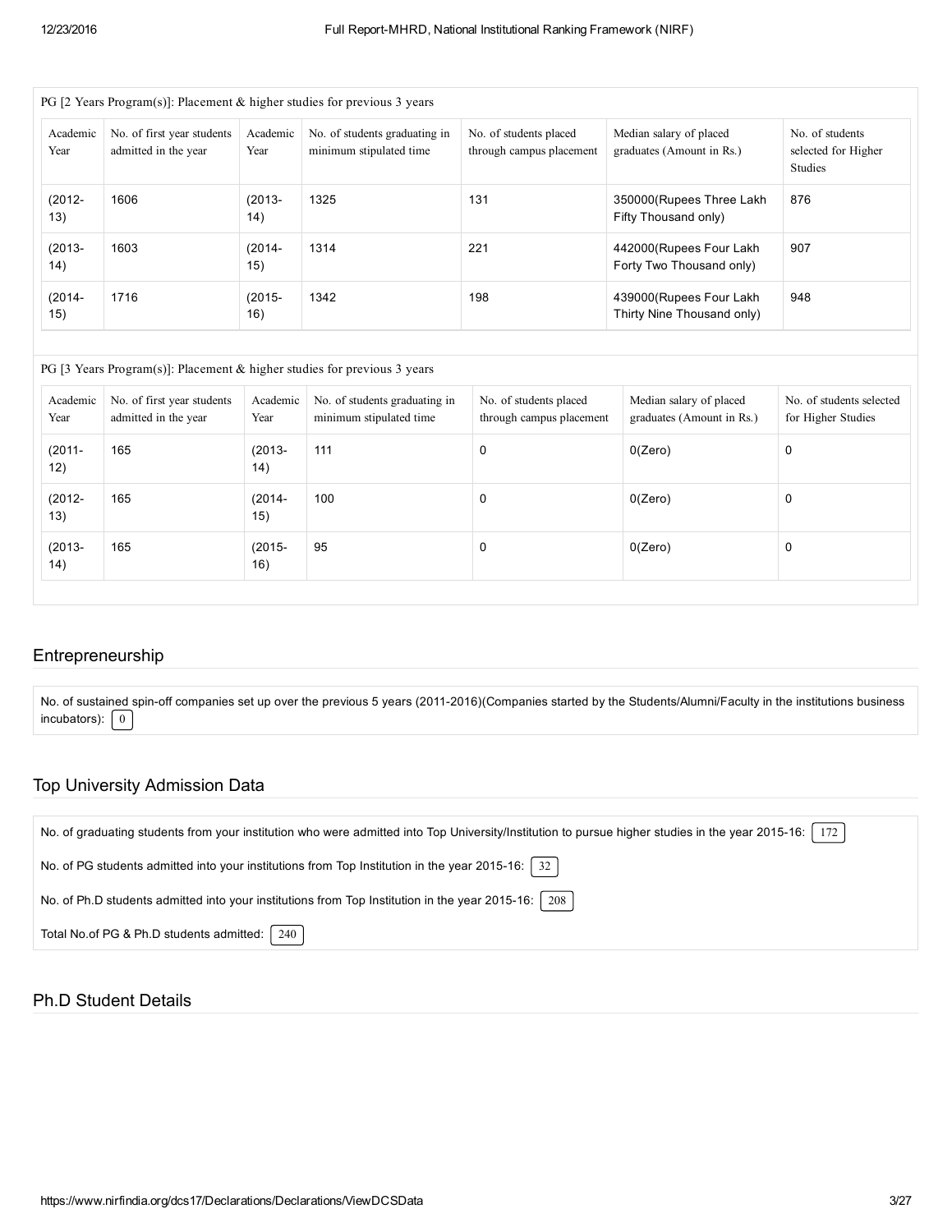| No. of Ph.D students graduated (including Integrated Ph.D) |         |  |  |  |  |  |  |  |
|------------------------------------------------------------|---------|--|--|--|--|--|--|--|
| 2015-16                                                    | 2013-14 |  |  |  |  |  |  |  |
| 373<br>404<br>401                                          |         |  |  |  |  |  |  |  |
|                                                            |         |  |  |  |  |  |  |  |

# Faculty Details

|           | #              | Name                       | Age | Designation                | Gender | Qualification | Experience (In Months) |
|-----------|----------------|----------------------------|-----|----------------------------|--------|---------------|------------------------|
| $\bullet$ | $\mathbf{1}$   | Abhijit Roy                | 44  | Professor                  | Male   | Ph.D          | 228                    |
| 0         | $\overline{2}$ | <b>Biswajit Chatterjee</b> | 62  | Professor                  | Male   | M.A           | 472                    |
| 0         | 3              | Madhuja Mukherjee          | 48  | Associate Professor        | Female | Ph.D          | 116                    |
| 0         | 4              | Abdul Kafi                 | 42  | <b>Assistant Professor</b> | Male   | Ph.D          | 132                    |
| 0         | 5              | Abhijit Gupta              | 49  | Professor                  | Male   | Ph.D          | 211                    |
| 0         | 6              | Abhishek Sarkar            | 33  | Assistant Professor        | Male   | Ph.D          | 83                     |
| 0         | $\overline{7}$ | Achintya Biswas            | 61  | Professor                  | Male   | Ph.D          | 432                    |
| 0         | 8              | Aishika Chakraborty        | 47  | Associate Professor        | Female | Ph.D          | 240                    |
| 0         | 9              | Ajitava Raychaudhuri       | 59  | Professor                  | Male   | Ph.D          | 424                    |
| $\bullet$ | 10             | Ambar Nath Ghosh           | 57  | Professor                  | Male   | Ph.D          | 383                    |
| 0         | 11             | Amit Bhattacharya          | 62  | Professor                  | Male   | Ph.D          | 397                    |
| 0         | 12             | Amit Kundu                 | 46  | Professor                  | Male   | Ph.D          | 203                    |
| 0         | 13             | Amites Mukhopadhyay        | 49  | Associate Professor        | Male   | Ph.D          | 269                    |
| $\bullet$ | 14             | Amlan Das Gupta            | 59  | Professor                  | Male   | Ph.D          | 253                    |
| 0         | 15             | Amrita Basu                | 42  | <b>Assistant Professor</b> | Female | Ph.D          | 26                     |
| 0         | 16             | Ananda Lal                 | 61  | Professor                  | Male   | Ph.D          | 444                    |
| 0         | 17             | Ananya Baruya              | 47  | Professor                  | Female | Ph.D          | 240                    |
| $\bullet$ | 18             | Anindya Jyoti Majumdar     | 53  | Professor                  | Male   | Ph.D          | 253                    |
| 0         | 19             | Anindya Sengupta           | 45  | Assistant Professor        | Male   | M.A           | 147                    |
| 0         | 20             | Antara Mitra               | 39  | <b>Assistant Professor</b> | Female | M. Phil       | 76                     |
| 0         | 21             | Anuradha Mukherjee         | 64  | Professor                  | Female | Ph.D          | 426                    |
| $\bullet$ | 22             | Anuradha Roy               | 58  | Professor                  | Female | Ph.D          | 361                    |
| $\bullet$ | 23             | Aparajita Mukhopadhyay     | 50  | Professor                  | Female | Ph.D          | 239                    |
| 0         | 24             | Arpita Ghose Dhar          | 54  | Professor                  | Female | Ph.D          | 360                    |
| 0         | 25             | Ashoke Kumar Biswas        | 52  | Professor                  | Male   | Ph.D          | 300                    |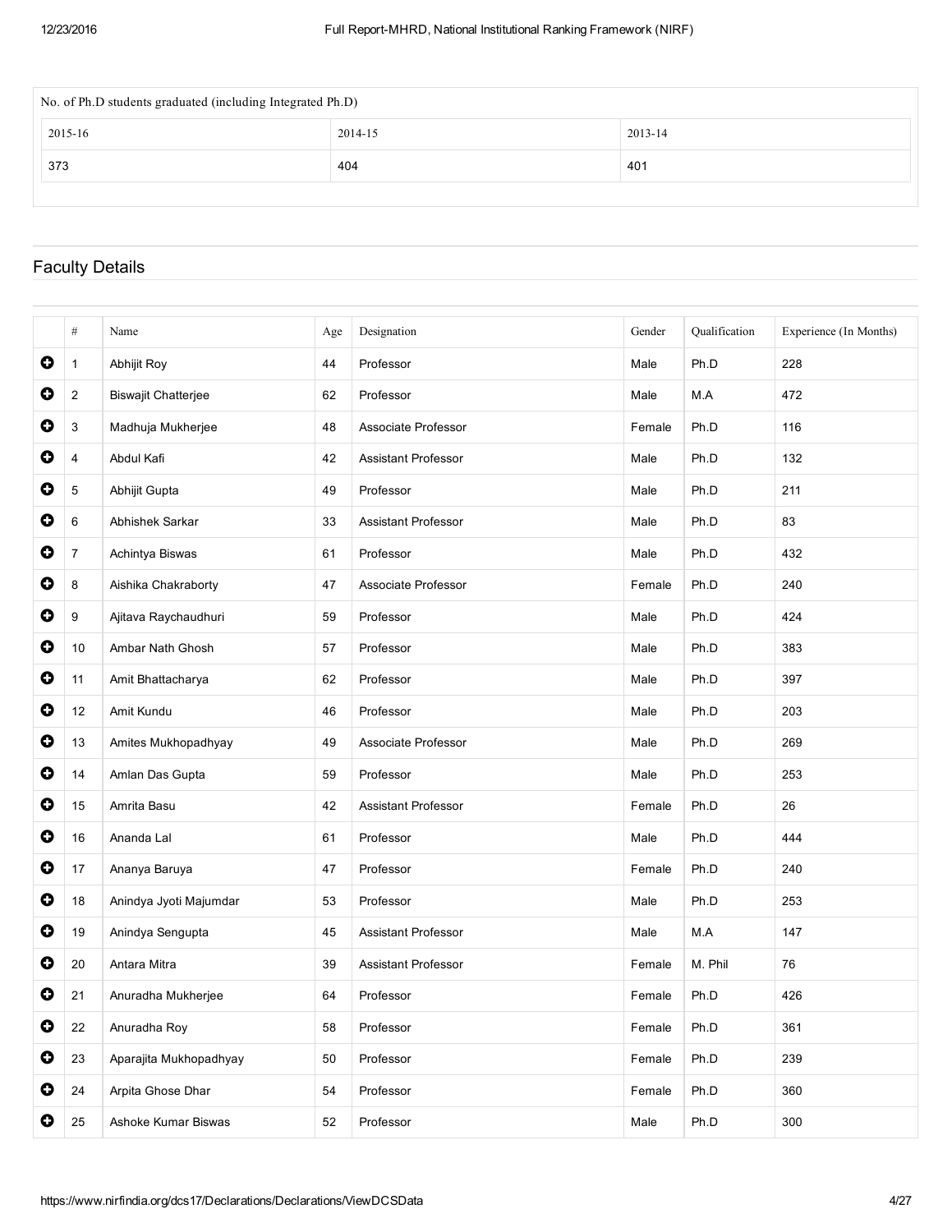|           | #  | Name                        | Age | Designation                | Gender | Qualification | Experience (In Months) |
|-----------|----|-----------------------------|-----|----------------------------|--------|---------------|------------------------|
| 0         | 26 | Asim Kumar Karmakar         | 60  | <b>Assistant Professor</b> | Male   | Ph.D          | 398                    |
| 0         | 27 | Asish Paul                  | 48  | Assistant Professor        | Male   | Ph.D          | 231                    |
| $\bullet$ | 28 | Atanu Ghosh                 | 38  | <b>Assistant Professor</b> | Male   | Ph.D          | 36                     |
| $\bullet$ | 29 | Atanu Saha                  | 32  | <b>Assistant Professor</b> | Male   | Ph.D          | 48                     |
| $\bullet$ | 30 | Atashee Chatterjee          | 49  | Professor                  | Female | Ph.D          | 114                    |
| 0         | 31 | Aveek Majumder              | 51  | <b>Assistant Professor</b> | Male   | M.A           | 247                    |
| $\bullet$ | 32 | Ayan Kumar Tudu             | 29  | <b>Assistant Professor</b> | Male   | M.E.          | 73                     |
| $\bullet$ | 33 | Barendu Mandal              | 42  | Assistant Professor        | Male   | Ph.D          | 169                    |
| $\bullet$ | 34 | Basabi Bhattacharya         | 62  | Professor                  | Female | Ph.D          | 416                    |
| $\bullet$ | 35 | Bhagaban Behera             | 42  | <b>Assistant Professor</b> | Male   | Ph.D          | 81                     |
| 0         | 36 | <b>Bhaswar Moitra</b>       | 61  | Professor                  | Male   | Ph.D          | 306                    |
| $\bullet$ | 37 | <b>Bhibhuti Bhusan Show</b> | 38  | <b>Assistant Professor</b> | Male   | M.Sc.         | 138                    |
| $\bullet$ | 38 | <b>Bhimsen Tudu</b>         | 34  | Assistant Professor        | Male   | M.Tech        | 131                    |
| 0         | 39 | Bidisha Chakraborty         | 38  | <b>Assistant Professor</b> | Female | Ph.D          | 133                    |
| $\bullet$ | 40 | Bijaya Kumar Das            | 45  | Assistant Professor        | Male   | Ph.D          | 113                    |
| $\bullet$ | 41 | Biplab Ranjan Sarkar        | 40  | Professor                  | Male   | Ph.D          | 134                    |
| $\bullet$ | 42 | Bishnupada Nanda            | 54  | Associate Professor        | Male   | Ph.D          | 36                     |
| $\bullet$ | 43 | <b>Buddhadeb Sau</b>        | 46  | Associate Professor        | Male   | <b>NET</b>    | 167                    |
| 0         | 44 | <b>Buddhadev Oraon</b>      | 51  | Professor                  | Male   | Ph.D          | 336                    |
| $\bullet$ | 45 | Chandrani Banerjee          | 43  | <b>Assistant Professor</b> | Female | Ph.D          | 94                     |
| $\bullet$ | 46 | Chandreyee Niyogi           | 53  | Professor                  | Female | Ph.D          | 276                    |
| 0         | 47 | Dalia Chakraborty           | 45  | Professor                  | Female | Ph.D          | 257                    |
| 0         | 48 | Debajit Dutta               | 30  | Assistant Professor        | Male   | <b>NET</b>    | 34                     |
| $\bullet$ | 49 | Debarchana Sarkar           | 58  | Professor                  | Female | Ph.D          | 331                    |
| $\bullet$ | 50 | Debashis Mirdha             | 39  | Assistant Professor        | Male   | M.A           | 99                     |
| $\bullet$ | 51 | Debashree Datta Ray         | 37  | Assistant Professor        | Female | Ph.D          | 110                    |
| $\bullet$ | 52 | Dipayan Pattanayak          | 55  | Associate Professor        | Male   | M.A           | 85                     |
| 0         | 53 | Dipten Maity                | 33  | Assistant Professor        | Male   | M.E.          | 28                     |
| $\bullet$ | 54 | Epsita Halder               | 42  | Assistant Professor        | Female | <b>NET</b>    | 113                    |
| $\bullet$ | 55 | Gangadhar Kar               | 57  | Professor                  | Male   | Ph.D          | 360                    |
| $\bullet$ | 56 | Gargi Goswami               | 37  | Assistant Professor        | Female | <b>NET</b>    | 125                    |
| 0         | 57 | Gautam Gupta                | 60  | Professor                  | Male   | Ph.D          | 303                    |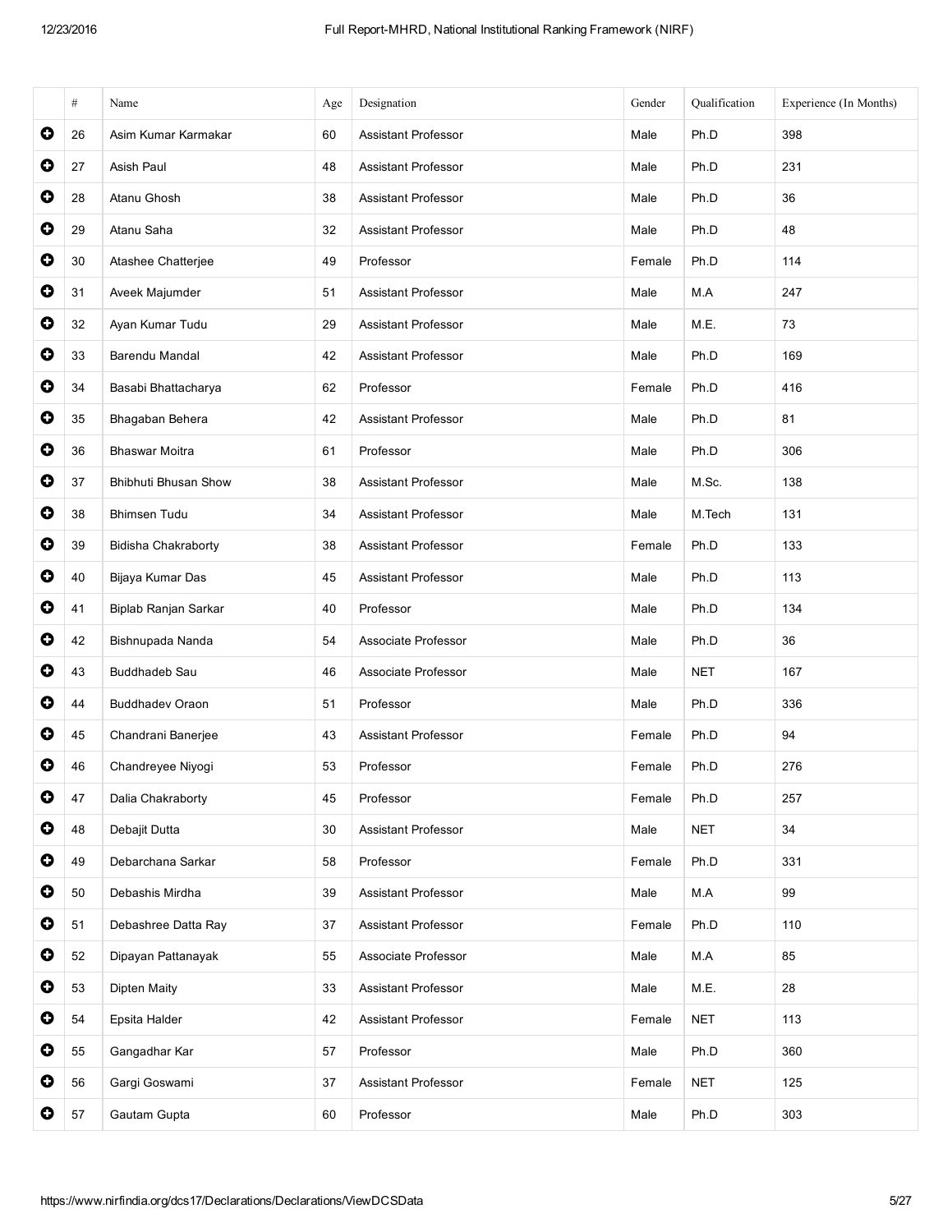|           | #  | Name                     | Age | Designation                                   | Gender | Qualification | Experience (In Months) |
|-----------|----|--------------------------|-----|-----------------------------------------------|--------|---------------|------------------------|
| 0         | 58 | Gautam Kumar Basu        | 62  | Professor                                     | Male   | Ph.D          | 271                    |
| $\bullet$ | 59 | Gobinda Chanda Sadhukhan | 61  | Professor                                     | Male   | Ph.D          | 29                     |
| $\bullet$ | 60 | Gopa Datta               | 60  | Professor                                     | Female | Ph.D          | 431                    |
| 0         | 61 | Gopal Chandra Saha       | 42  | Professor                                     | Male   | Ph.D          | 168                    |
| 0         | 62 | Gopi Nath Mondal         | 32  | <b>Assistant Professor</b>                    | Male   | Ph.D          | 86                     |
| $\bullet$ | 63 | <b>Goutam Maity</b>      | 49  | Professor                                     | Male   | Ph.D          | 84                     |
| $\bullet$ | 64 | Goutam Nandi             | 59  | Associate Professor                           | Male   | Ph.D          | 402                    |
| $\bullet$ | 65 | Herken Neadan Toppo      | 42  | <b>Assistant Professor</b>                    | Male   | Ph.D          | 113                    |
| 0         | 66 | Imankalyan Lahiri        | 39  | Assistant Professor                           | Male   | Ph.D          | 114                    |
| $\bullet$ | 67 | Ipshita Chanda           | 55  | Professor                                     | Female | Ph.D          | 274                    |
| $\bullet$ | 68 | Jhuma Chakraborty        | 54  | Associate Professor                           | Female | Ph.D          | 139                    |
| $\bullet$ | 69 | Joyashree Roy            | 59  | Professor                                     | Female | Ph.D          | 306                    |
| $\bullet$ | 70 | Joydeep Ghosh            | 40  | <b>Assistant Professor</b>                    | Male   | <b>NET</b>    | 149                    |
| 0         | 71 | Joydeep Mukherjee        | 40  | <b>Assistant Professor</b>                    | Male   | M.Tech        | 106                    |
| $\bullet$ | 72 | Jugaratan Barman         | 53  | Associate Professor                           | Male   | Ph.D          | 321                    |
| $\bullet$ | 73 | Kakali Ghosh             | 39  | Assistant Professor                           | Female | Ph.D          | 140                    |
| 0         | 74 | Kakoli Sengupta          | 41  | Associate Professor                           | Female | Ph.D          | 72                     |
| 0         | 75 | Kalyan Kr Mondal         | 34  | <b>Assistant Professor</b>                    | Male   | Ph.D          | 114                    |
| $\bullet$ | 76 | Kalyan Majumdar          | 52  | Associate Professor                           | Male   | Ph.D          | 314                    |
| 0         | 77 | Kaushik Roy              | 45  | Professor                                     | Male   | Ph.D          | 83                     |
| O         | 78 | Kaushik Sen              | 48  | <b>Assistant Professor</b>                    | Male   | Ph.D          | 112                    |
| 0         | 79 | Kavita Panjabi           | 55  | Professor                                     | Female | Ph.D          | 323                    |
| $\bullet$ | 80 | Kunal Chattopadhyay      | 57  | Professor                                     | Male   | Ph.D          | 406                    |
| $\bullet$ | 81 | Lalit Lalitav Mohakud    | 33  | Assistant Professor                           | Male   | <b>NET</b>    | 37                     |
| $\bullet$ | 82 | Lalita Sengupta          | 62  | Professor                                     | Female | Ph.D          | 306                    |
| 0         | 83 | Lopamudra Choudhury      | 54  | Professor                                     | Female | Ph.D          | 211                    |
| $\bullet$ | 84 | Madhab Roy               | 50  | Associate Professor                           | Male   | Ph.D          | 301                    |
| $\bullet$ | 85 | Madhuchhanda Sen         | 50  | Assistant Professor                           | Female | Ph.D          | 63                     |
| $\bullet$ | 86 | Madhumita Chattopadhyay  | 55  | Professor                                     | Female | Ph.D          | 325                    |
| 0         | 87 | Madhumita Roy            | 48  | Associate Professor                           | Female | Ph.D          | 187                    |
| $\bullet$ | 88 | Mahidas Bhattacharya     | 61  | Professor                                     | Male   | Ph.D          | 85                     |
| $\bullet$ | 89 | Mahua Sarkar             | 58  | Dean / Principal / Director / Vice Chancellor | Female | Ph.D          | 402                    |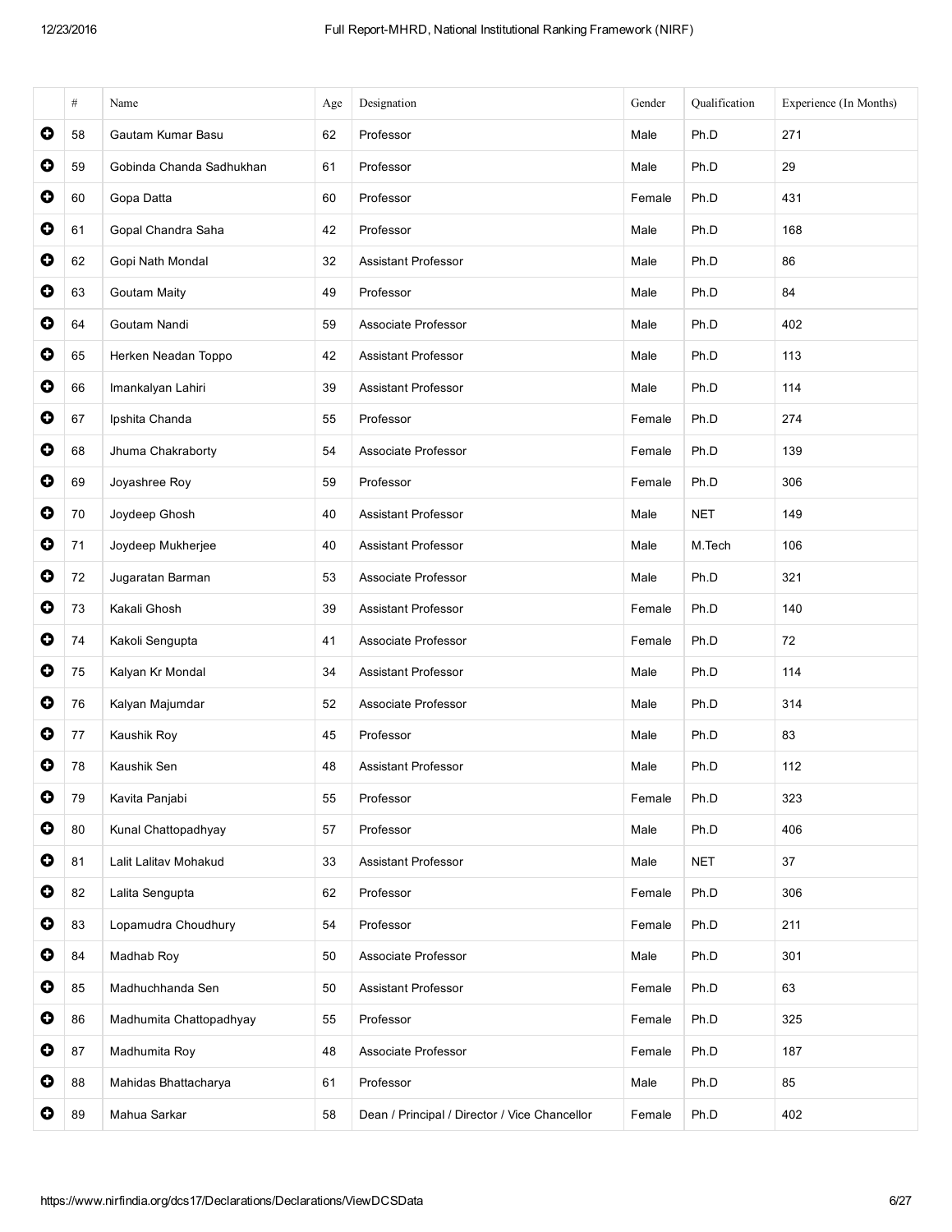|           | $\#$ | Name                    | Age | Designation                | Gender | Qualification | Experience (In Months) |
|-----------|------|-------------------------|-----|----------------------------|--------|---------------|------------------------|
| $\bullet$ | 90   | Malabika Roy            | 53  | Professor                  | Female | Ph.D          | 336                    |
| $\bullet$ | 91   | Manas Kumar Ghosh       | 46  | <b>Assistant Professor</b> | Male   | Ph.D          | 117                    |
| 0         | 92   | Maroona Murmu           | 40  | Assistant Professor        | Female | Ph.D          | 156                    |
| $\bullet$ | 93   | Maushumi Guha           | 41  | Associate Professor        | Female | Ph.D          | 183                    |
| $\bullet$ | 94   | Maya Gupta              | 47  | <b>Assistant Professor</b> | Female | Ph.D          | 98                     |
| $\bullet$ | 95   | <b>Moinak Biswas</b>    | 55  | Professor                  | Male   | Ph.D          | 324                    |
| $\bullet$ | 96   | Monisha Chakraborty     | 39  | <b>Assistant Professor</b> | Female | Ph.D          | 139                    |
| $\bullet$ | 97   | Monojit Mondal          | 41  | <b>Assistant Professor</b> | Male   | <b>NET</b>    | 139                    |
| $\bullet$ | 98   | Muktipada Sinha         | 46  | <b>Assistant Professor</b> | Male   | Ph.D          | 99                     |
| $\bullet$ | 99   | Nandini Mukherjee       | 40  | <b>Assistant Professor</b> | Female | Ph.D          | 39                     |
| $\bullet$ | 100  | Nandini Saha            | 46  | Professor                  | Female | Ph.D          | 268                    |
| $\bullet$ | 101  | Nandita Banerjee Dhawan | 45  | <b>Assistant Professor</b> | Female | Ph.D          | 119                    |
| $\bullet$ | 102  | Narayan Roy             | 29  | <b>Assistant Professor</b> | Male   | M.Tech        | 8                      |
| $\bullet$ | 103  | Nibaran Das             | 35  | Assistant Professor        | Male   | Ph.D          | 132                    |
| $\bullet$ | 104  | Nilanjana Deb           | 41  | <b>Assistant Professor</b> | Female | Ph.D          | 166                    |
| $\bullet$ | 105  | Nilanjana Mahata        | 42  | Assistant Professor        | Female | <b>NET</b>    | 83                     |
| $\bullet$ | 106  | Nilkanta Barman         | 41  | <b>Assistant Professor</b> | Male   | Ph.D          | 101                    |
| $\bullet$ | 107  | Nipu Modak              | 38  | <b>Assistant Professor</b> | Male   | Ph.D          | 139                    |
| $\bullet$ | 108  | Nirmoy Modak            | 26  | <b>Assistant Professor</b> | Male   | M.E.          | 25                     |
| $\bullet$ | 109  | Nupur Dasgupta          | 57  | Professor                  | Female | Ph.D          | 304                    |
| $\bullet$ | 110  | Nutan Marian Tigga      | 27  | <b>Assistant Professor</b> | Female | M. Phil       | 33                     |
| $\bullet$ | 111  | Om Prakash Mishra       | 55  | Professor                  | Male   | M. Phil       | 347                    |
| $\bullet$ | 112  | Palash Kumar Kundu      | 57  | Associate Professor        | Male   | Ph.D          | 231                    |
| $\bullet$ | 113  | Panchali Ray            | 35  | Assistant Professor        | Female | M.A           | 42                     |
| $\bullet$ | 114  | Papan Mondal            | 31  | Assistant Professor        | Male   | Ph.D          | 74                     |
| $\bullet$ | 115  | Paromita Chakravarti    | 47  | Professor                  | Female | Ph.D          | 223                    |
| $\bullet$ | 116  | Partha Pratim Basu      | 55  | Professor                  | Male   | Ph.D          | 180                    |
| $\bullet$ | 117  | Partha Sarathi Bhowmik  | 41  | Associate Professor        | Male   | <b>NET</b>    | 159                    |
| $\bullet$ | 118  | Piyali Praharaj         | 56  | Professor                  | Female | Ph.D          | 325                    |
| $\bullet$ | 119  | Piyali Sur              | 46  | Assistant Professor        | Female | Ph.D          | 228                    |
| $\bullet$ | 120  | Poulomi Roy             | 40  | Assistant Professor        | Female | Ph.D          | 113                    |
| $\bullet$ | 121  | Prabirjit Sarkar        | 60  | Professor                  | Male   | Ph.D          | 376                    |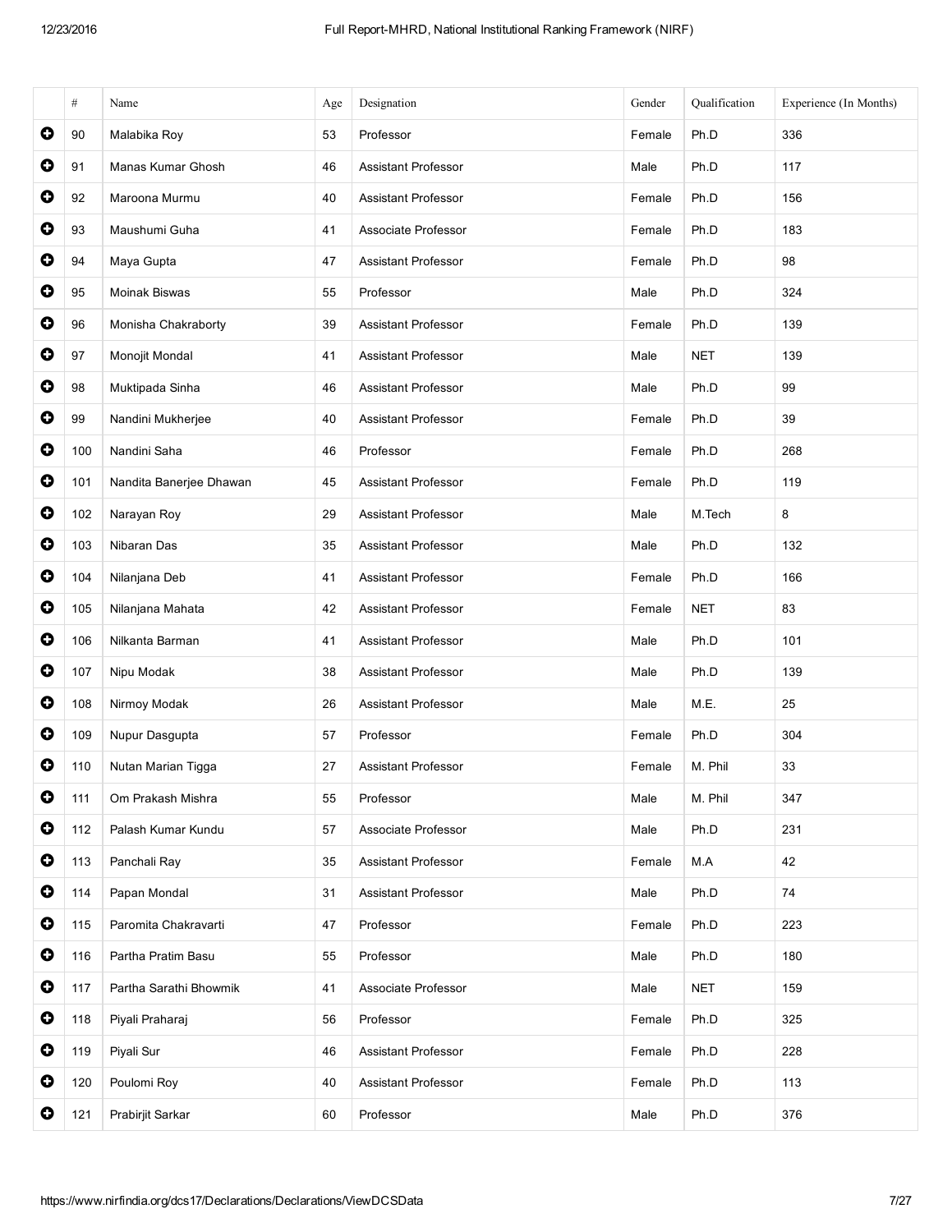|           | $\#$ | Name                      | Age | Designation                | Gender | Qualification | Experience (In Months) |
|-----------|------|---------------------------|-----|----------------------------|--------|---------------|------------------------|
| $\bullet$ | 122  | Prodosh Bhattacharya      | 59  | Professor                  | Male   | Ph.D          | 248                    |
| $\bullet$ | 123  | Proyash Sarkar            | 45  | Professor                  | Male   | Ph.D          | 240                    |
| 0         | 124  | Rabindra Sen              | 64  | Professor                  | Male   | Ph.D          | 418                    |
| $\bullet$ | 125  | Rajat Acharyya            | 50  | Professor                  | Male   | Ph.D          | 324                    |
| $\bullet$ | 126  | Rajayeswar Sinha          | 39  | <b>Assistant Professor</b> | Male   | Ph.D          | 156                    |
| $\bullet$ | 127  | Ranajit Kumar Chakraborti | 56  | Associate Professor        | Male   | M.Tech        | 319                    |
| $\bullet$ | 128  | Ranjan Chakrabarti        | 57  | Professor                  | Male   | Ph.D          | 303                    |
| $\bullet$ | 129  | Ratna Dutta Sharma        | 64  | Professor                  | Female | Ph.D          | 324                    |
| $\bullet$ | 130  | Rimi Barnali Chatterjee   | 47  | Associate Professor        | Female | Ph.D          | 144                    |
| $\bullet$ | 131  | Rimple Mehta              | 32  | <b>Assistant Professor</b> | Female | M.A           | 41                     |
| $\bullet$ | 132  | Rita Chattopadhyay        | 64  | Professor                  | Female | Ph.D          | 166                    |
| $\bullet$ | 133  | Rubai Saha                | 44  | <b>Assistant Professor</b> | Female | M.A           | 139                    |
| $\bullet$ | 134  | Ruby Sain                 | 60  | Professor                  | Female | Ph.D          | 277                    |
| $\bullet$ | 135  | Runu Banerjee             | 41  | Associate Professor        | Female | Ph.D          | 192                    |
| $\bullet$ | 136  | Runu Chakraborty          | 53  | Professor                  | Female | Ph.D          | 349                    |
| $\bullet$ | 137  | Rup Kumar Barman          | 41  | Professor                  | Male   | Ph.D          | 197                    |
| $\bullet$ | 138  | Rupa Bandyopadhyay        | 54  | Professor                  | Female | Ph.D          | 152                    |
| $\bullet$ | 139  | Sadhan Chakraborti        | 57  | Professor                  | Male   | Ph.D          | 174                    |
| $\bullet$ | 140  | Saikat Sinha Roy          | 51  | Professor                  | Male   | Ph.D          | 133                    |
| $\bullet$ | 141  | Samantak Das              | 51  | Associate Professor        | Male   | Ph.D          | 318                    |
| $\bullet$ | 142  | Samar Bhattacharya        | 61  | Professor                  | Male   | Ph.D          | 464                    |
| $\bullet$ | 143  | Samar Kumar Mondal        | 42  | <b>Assistant Professor</b> | Male   | Ph.D          | 86                     |
| $\bullet$ | 144  | Samarpita Mitra           | 41  | Assistant Professor        | Female | Ph.D          | 64                     |
| $\bullet$ | 145  | Samir Chattopadhyay       | 38  | Assistant Professor        | Male   | M. Phil       | 98                     |
| $\bullet$ | 146  | Samir Das                 | 35  | Assistant Professor        | Male   | <b>NET</b>    | 104                    |
| $\bullet$ | 147  | Samir Karmakar            | 41  | <b>Assistant Professor</b> | Male   | Ph.D          | 240                    |
| $\bullet$ | 148  | Samita Sen                | 54  | Professor                  | Female | Ph.D          | 260                    |
| $\bullet$ | 149  | Sampa Chaudhuri           | 57  | Professor                  | Female | Ph.D          | 363                    |
| $\bullet$ | 150  | Sanat Karmakar            | 39  | Assistant Professor        | Male   | Ph.D          | 130                    |
| $\bullet$ | 151  | Sanjoy Mukhopadhyay       | 64  | Professor                  | Male   | M. Phil       | 277                    |
| $\bullet$ | 152  | Sanjukta Bhattacharya     | 65  | Professor                  | Female | Ph.D          | 298                    |
| $\bullet$ | 153  | Sanmitra Ghosh            | 41  | <b>Assistant Professor</b> | Male   | Ph.D          | 160                    |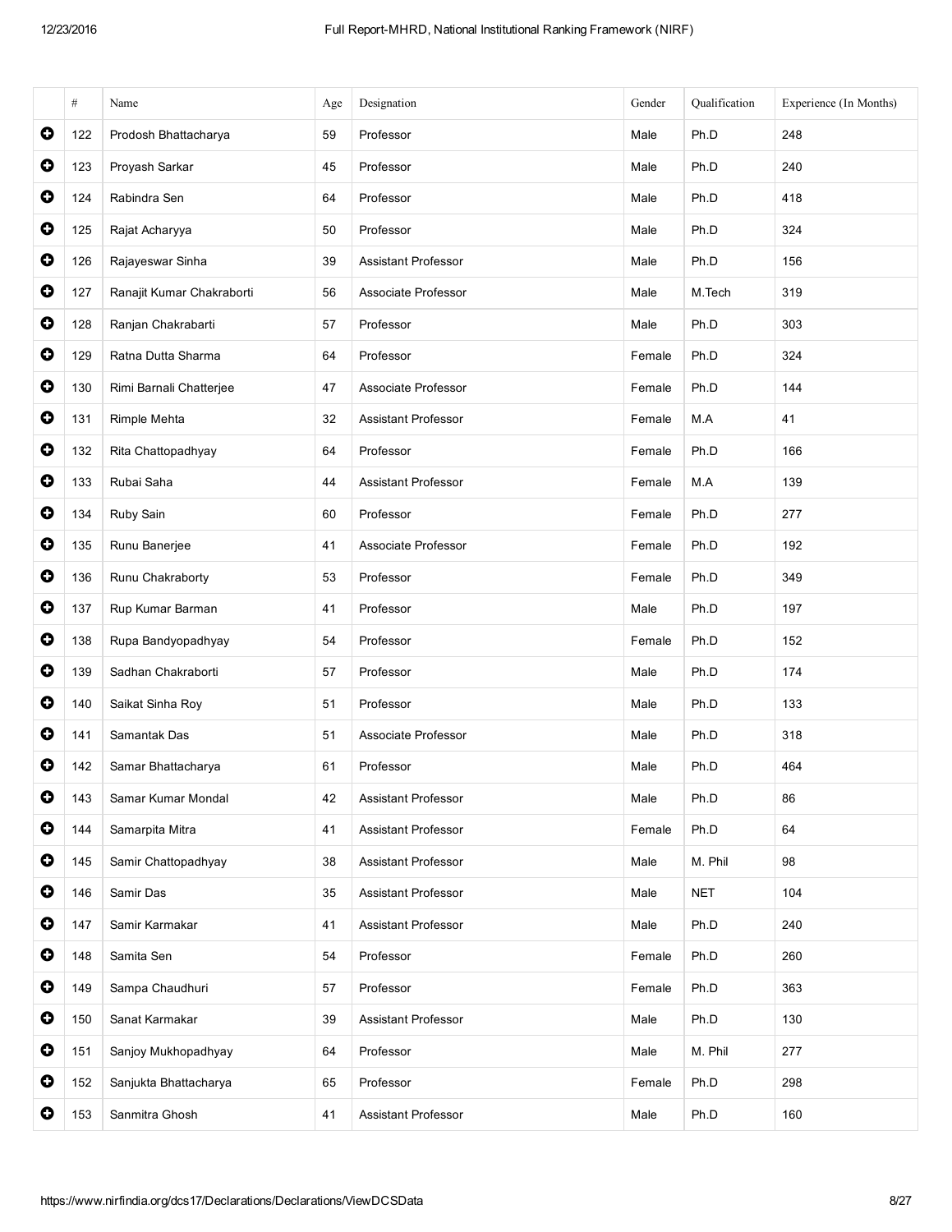|           | $\#$ | Name                    | Age | Designation                | Gender | Qualification | Experience (In Months) |
|-----------|------|-------------------------|-----|----------------------------|--------|---------------|------------------------|
| $\bullet$ | 154  | Santanu Biswas          | 50  | Professor                  | Male   | Ph.D          | 277                    |
| $\bullet$ | 155  | Santosh KrDas           | 36  | <b>Assistant Professor</b> | Male   | M.Tech        | 9                      |
| $\bullet$ | 156  | Sarbani Ganguli         | 65  | Professor                  | Female | Ph.D          | 325                    |
| $\bullet$ | 157  | Sashi Nungla            | 41  | Professor                  | Female | Ph.D          | 140                    |
| $\bullet$ | 158  | Saswata Bhattacharya    | 47  | <b>Assistant Professor</b> | Male   | <b>NET</b>    | 174                    |
| $\bullet$ | 159  | Saswati Halder          | 41  | <b>Assistant Professor</b> | Female | <b>NET</b>    | 166                    |
| $\bullet$ | 160  | Sayantan Dasgupta       | 42  | <b>Assistant Professor</b> | Male   | Ph.D          | 203                    |
| $\bullet$ | 161  | Sekhar Kumar Samaddar   | 57  | Professor                  | Male   | Ph.D          | 388                    |
| $\bullet$ | 162  | Shibashis Chatterjee    | 47  | Professor                  | Male   | Ph.D          | 228                    |
| $\bullet$ | 163  | Shibnath Chakrabarty    | 55  | Professor                  | Male   | M.Sc.(Engg)   | 363                    |
| $\bullet$ | 164  | Shiuli Ghosh Basu       | 40  | <b>Assistant Professor</b> | Female | Ph.D          | 188                    |
| $\bullet$ | 165  | Shradhanjali Tamang     | 31  | <b>Assistant Professor</b> | Female | <b>NET</b>    | 30                     |
| $\bullet$ | 166  | Siddhartha Mitra        | 46  | Professor                  | Male   | Ph.D          | 256                    |
| $\bullet$ | 167  | Siddhartha Patra        | 30  | <b>Assistant Professor</b> | Male   | M.E.          | 62                     |
| $\bullet$ | 168  | Smita Sirker            | 41  | Assistant Professor        | Female | Ph.D          | 128                    |
| $\bullet$ | 169  | Soma Dutta              | 39  | <b>Assistant Professor</b> | Female | M. Phil       | 98                     |
| $\bullet$ | 170  | Soma Mondal             | 43  | <b>Assistant Professor</b> | Female | <b>NET</b>    | 204                    |
| $\bullet$ | 171  | Sonia Sahoo             | 43  | Associate Professor        | Female | <b>NET</b>    | 204                    |
| $\bullet$ | 172  | Soumitra Basu           | 57  | Associate Professor        | Male   | Ph.D          | 312                    |
| $\bullet$ | 173  | Subarna Kumar Das       | 47  | Professor                  | Male   | Ph.D          | 194                    |
| $\bullet$ | 174  | Subhajit Chatterjee     | 41  | <b>Assistant Professor</b> | Male   | Ph.D          | 116                    |
| $\bullet$ | 175  | Subhashis Biswas        | 44  | Professor                  | Male   | Ph.D          | 228                    |
| $\bullet$ | 176  | Subir Debnath           | 55  | Professor                  | Male   | M.E.          | 384                    |
| $\bullet$ | 177  | Subodh Kumar Saha       | 65  | Associate Professor        | Male   | Ph.D          | 408                    |
| $\bullet$ | 178  | Subrata Mondal          | 37  | Assistant Professor        | Male   | Ph.D          | 42                     |
| $\bullet$ | 179  | Sucheta Bhattacharya    | 52  | Professor                  | Female | Ph.D          | 252                    |
| $\bullet$ | 180  | Suchetana Chattopadhyay | 43  | Assistant Professor        | Female | Ph.D          | 132                    |
| $\bullet$ | 181  | Suchorita Chattopadhyay | 56  | Professor                  | Female | Ph.D          | 377                    |
| $\bullet$ | 182  | Sudeshna Banerjee       | 57  | Associate Professor        | Female | Ph.D          | 361                    |
| $\bullet$ | 183  | Sudip Simlandi          | 35  | Assistant Professor        | Male   | Ph.D          | 101                    |
| $\bullet$ | 184  | Sudip Sundar Das        | 53  | Professor                  | Male   | Ph.D          | 139                    |
| 0         | 185  | Sudipta Debnath         | 44  | Associate Professor        | Female | Ph.D          | 246                    |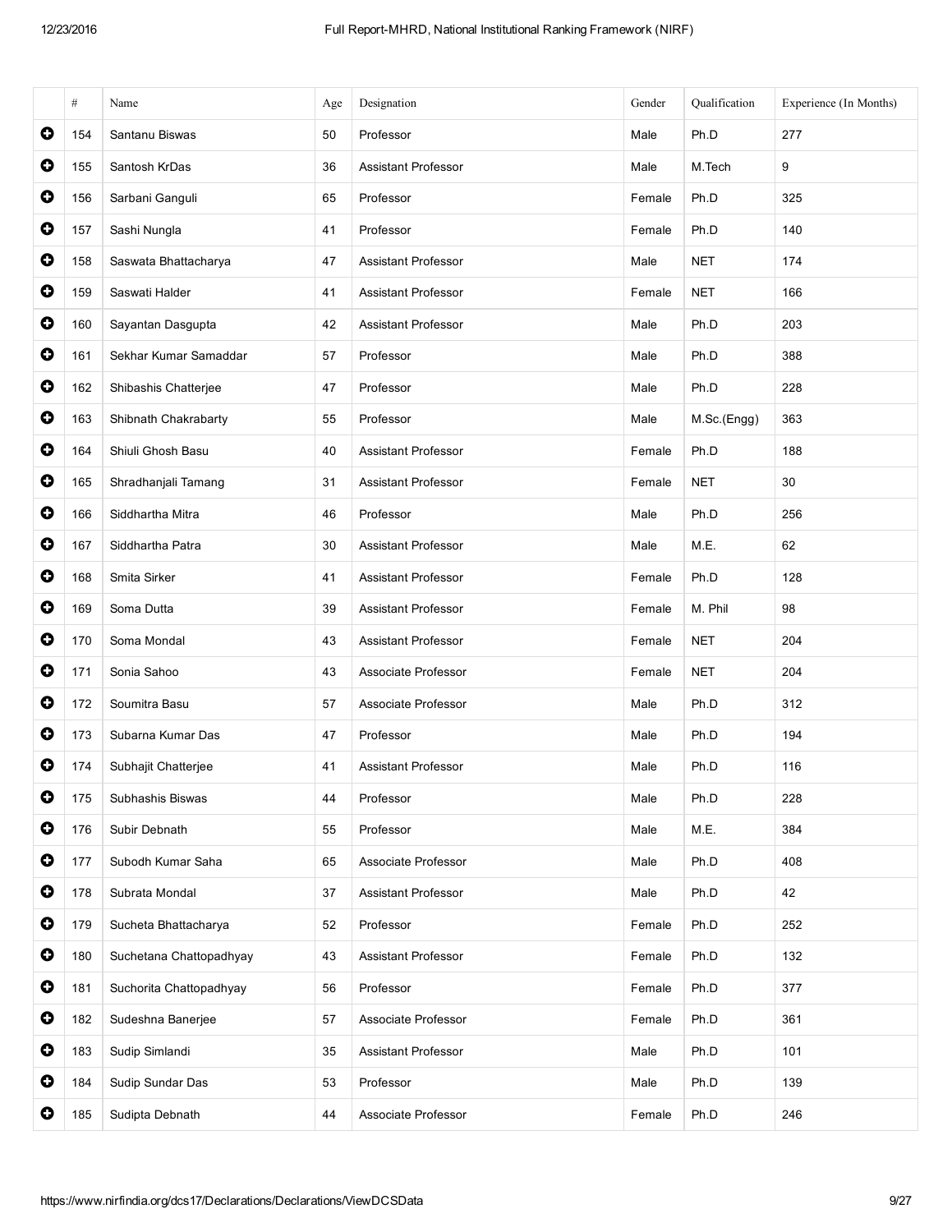|           | $\#$ | Name                          | Age | Designation                | Gender | Qualification | Experience (In Months) |
|-----------|------|-------------------------------|-----|----------------------------|--------|---------------|------------------------|
| $\bullet$ | 186  | Sujit Kumar Mandal            | 39  | <b>Assistant Professor</b> | Male   | Ph.D          | 203                    |
| $\bullet$ | 187  | Sumit Biswas                  | 39  | <b>Assistant Professor</b> | Male   | Ph.D          | 140                    |
| 0         | 188  | Sumit Kumar Barua             | 31  | <b>Assistant Professor</b> | Male   | <b>NET</b>    | 84                     |
| $\bullet$ | 189  | Sumita Sen                    | 59  | Professor                  | Female | Ph.D          | 297                    |
| $\bullet$ | 190  | Sunil Kumar Chatterjee        | 55  | Associate Professor        | Male   | Ph.D          | 283                    |
| $\bullet$ | 191  | Susenjit Sarkar               | 46  | Associate Professor        | Male   | Ph.D          | 246                    |
| $\bullet$ | 192  | Sushil Kumar Haldar           | 50  | Professor                  | Male   | Ph.D          | 114                    |
| $\bullet$ | 193  | Sutapa Sengupta               | 55  | Associate Professor        | Female | M. Phil       | 132                    |
| $\bullet$ | 194  | Swapnendu Bandyopadhyay       | 44  | Professor                  | Male   | Ph.D          | 144                    |
| $\bullet$ | 195  | Tanmoyee Banerjee             | 43  | Professor                  | Female | Ph.D          | 200                    |
| $\bullet$ | 196  | Tapan KrBarman                | 35  | <b>Assistant Professor</b> | Male   | Ph.D          | 100                    |
| $\bullet$ | 197  | Tapan Sankar Bhattacharya     | 57  | Professor                  | Male   | Ph.D          | 150                    |
| $\bullet$ | 198  | Tarun Kumar Mondal            | 52  | <b>Assistant Professor</b> | Male   | B.A           | 119                    |
| $\bullet$ | 199  | Tilottoma Mukherjee           | 44  | Assistant Professor        | Female | Ph.D          | 98                     |
| $\bullet$ | 200  | Tridib Chakraborti            | 60  | Professor                  | Male   | Ph.D          | 298                    |
| $\bullet$ | 201  | <b>Uday Kumar Chakraborty</b> | 60  | Professor                  | Male   | Ph.D          | 414                    |
| $\bullet$ | 202  | Udayan Bhattacharjya          | 49  | Professor                  | Male   | Ph.D          | 238                    |
| $\bullet$ | 203  | Utpal Raychaudhuri            | 61  | Professor                  | Male   | Ph.D          | 379                    |
| $\bullet$ | 204  | Utsa Ray                      | 38  | <b>Assistant Professor</b> | Female | Ph.D          | 29                     |
| $\bullet$ | 205  | <b>Vikas Dixit</b>            | 38  | <b>Assistant Professor</b> | Male   | Ph.D          | 93                     |
| $\bullet$ | 206  | Vivekananda Mukherjee         | 46  | Professor                  | Male   | Ph.D          | 232                    |
| $\bullet$ | 207  | Abhijit Chanda                | 47  | Professor                  | Male   | Ph.D          | 228                    |
| $\bullet$ | 208  | Abhijit Chandra               | 30  | Assistant Professor        | Male   | M.Tech        | 69                     |
| $\bullet$ | 209  | Abhijit Lahiri                | 52  | Associate Professor        | Male   | Ph.D          | 141                    |
| $\bullet$ | 210  | Abhijit Mukherjee             | 58  | Professor                  | Male   | Ph.D          | 389                    |
| $\bullet$ | 211  | Abhijit Mukhopadhyay          | 55  | Associate Professor        | Male   | Ph.D          | 351                    |
| $\bullet$ | 212  | Abhijit Samanta               | 43  | Assistant Professor        | Male   | Ph.D          | 172                    |
| $\bullet$ | 213  | Abiral Tamang                 | 33  | Assistant Professor        | Male   | <b>NET</b>    | 79                     |
| $\bullet$ | 214  | Achintya Mukhopadhyay         | 48  | Professor                  | Male   | Ph.D          | 296                    |
| $\bullet$ | 215  | Ajay Kumar Ghosh              | 45  | Professor                  | Male   | Ph.D          | 189                    |
| $\bullet$ | 216  | Ajoy Kumar Dutta              | 55  | Professor                  | Male   | Ph.D          | 374                    |
| 0         | 217  | Akshay Kumar Pramanick        | 48  | Associate Professor        | Male   | Ph.D          | 207                    |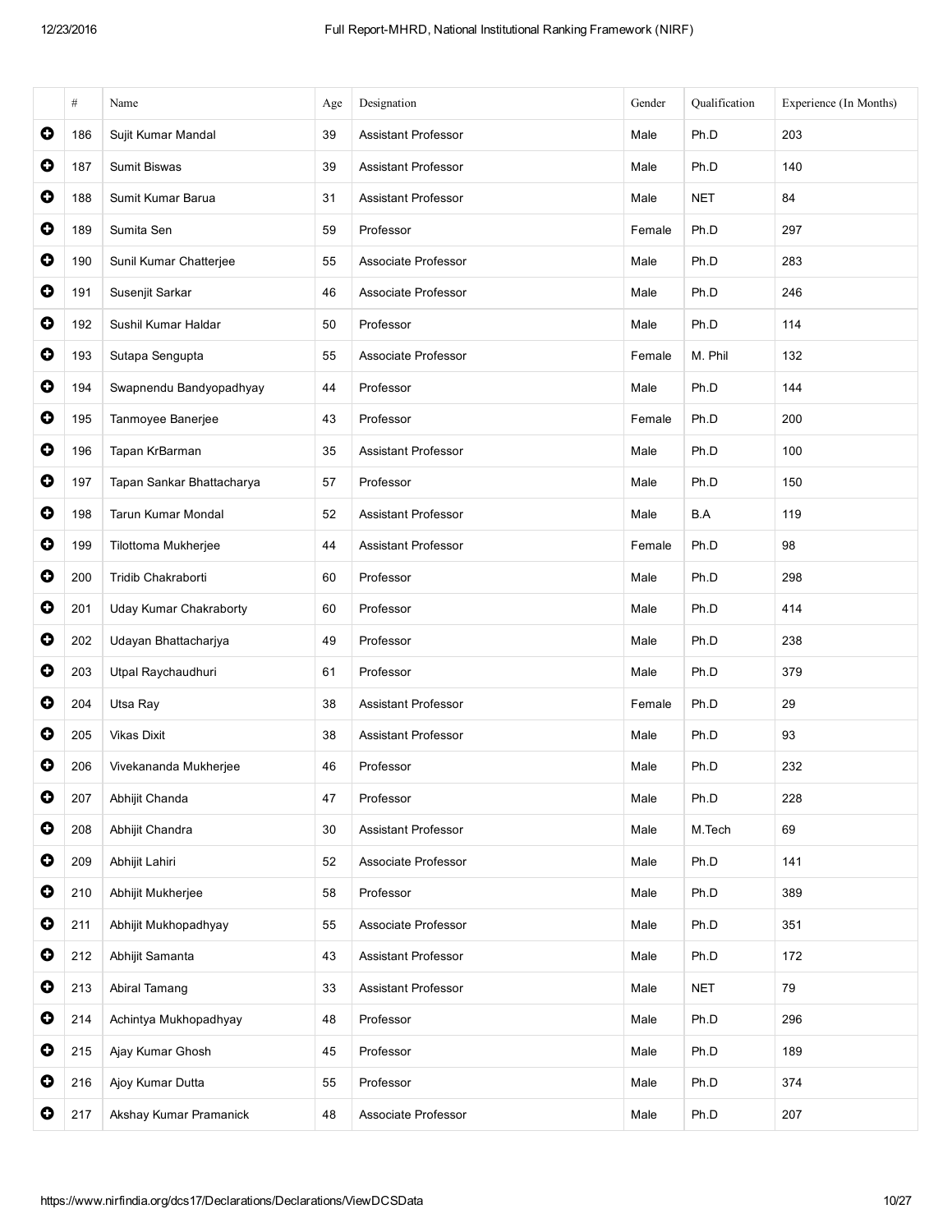|           | #   | Name                     | Age | Designation                | Gender | Qualification | Experience (In Months) |
|-----------|-----|--------------------------|-----|----------------------------|--------|---------------|------------------------|
| $\bullet$ | 218 | Alaka Das                | 43  | Associate Professor        | Female | Ph.D          | 140                    |
| 0         | 219 | Amalesh Samanta          | 55  | Associate Professor        | Male   | Ph.D          | 113                    |
| 0         | 220 | Ambikesh Mahapatra       | 56  | Professor                  | Male   | Ph.D          | 309                    |
| 0         | 221 | Amit Dutta               | 54  | Associate Professor        | Male   | Ph.D          | 83                     |
| $\bullet$ | 222 | Amit Karmakar            | 54  | Associate Professor        | Male   | Ph.D          | 346                    |
| $\bullet$ | 223 | Amit Konar               | 53  | Professor                  | Male   | Ph.D          | 376                    |
| 0         | 224 | Amit Shiuly              | 30  | <b>Assistant Professor</b> | Male   | M.E.          | 60                     |
| O         | 225 | Amitava Chatterjee       | 48  | Professor                  | Male   | Ph.D          | 274                    |
| $\bullet$ | 226 | Amitava Datta            | 50  | Professor                  | Male   | Ph.D          | 348                    |
| 0         | 227 | Amitava Gupta            | 48  | Professor                  | Male   | Ph.D          | 292                    |
| 0         | 228 | Amitava Sarkar           | 62  | Professor                  | Male   | Ph.D          | 442                    |
| 0         | 229 | Amrita Kundu             | 34  | <b>Assistant Professor</b> | Female | M.Tech        | 32                     |
| $\bullet$ | 230 | Amrita Saha              | 42  | <b>Assistant Professor</b> | Female | Ph.D          | 92                     |
| $\bullet$ | 231 | Ananda Shankar Chowdhury | 41  | Associate Professor        | Male   | Ph.D          | 127                    |
| $\bullet$ | 232 | Anasua Sarkar            | 38  | <b>Assistant Professor</b> | Female | M.Tech        | 8                      |
| 0         | 233 | Anindya Sundar Das       | 36  | <b>Assistant Professor</b> | Male   | Ph.D          | 88                     |
| $\bullet$ | 234 | Anirban Mitra            | 33  | <b>Assistant Professor</b> | Male   | Ph.D          | 55                     |
| $\bullet$ | 235 | Anup Bandyopadhyay       | 51  | Professor                  | Male   | Ph.D          | 140                    |
| 0         | 236 | Anup Kumar Ghosh         | 55  | <b>Assistant Professor</b> | Male   | Ph.D          | 139                    |
| 0         | 237 | Anupam Deb Sarkar        | 44  | Associate Professor        | Male   | Ph.D          | 210                    |
| O         | 238 | Anupam Ghosh             | 36  | <b>Assistant Professor</b> | Male   | Ph.D          | 97                     |
| 0         | 239 | Anupam Sinha             | 55  | Professor                  | Male   | Ph.D          | 327                    |
| 0         | 240 | Anuradha Mukhopadhyay    | 61  | Professor                  | Female | Ph.D          | 319                    |
| 0         | 241 | Aparajita Bhattacharyya  | 60  | Professor                  | Female | Ph.D          | 319                    |
| 0         | 242 | Apurba Kumar Santra      | 48  | Professor                  | Male   | Ph.D          | 296                    |
| $\bullet$ | 243 | Arabinda Das             | 50  | Associate Professor        | Male   | Ph.D          | 237                    |
| $\bullet$ | 244 | Ardhendu Ghosal          | 57  | Professor                  | Male   | Ph.D          | 366                    |
| $\bullet$ | 245 | Argha Deb                | 50  | Professor                  | Male   | Ph.D          | 252                    |
| 0         | 246 | Arghya Nandi             | 47  | Associate Professor        | Male   | Ph.D          | 279                    |
| $\bullet$ | 247 | Arindam Bhattacharyya    | 48  | Associate Professor        | Male   | Ph.D          | 141                    |
| $\bullet$ | 248 | Arindam Kumar Sil        | 42  | <b>Assistant Professor</b> | Male   | M.E.          | 156                    |
| 0         | 249 | Arpita Sarkar            | 35  | Assistant Professor        | Female | M.E.          | 50                     |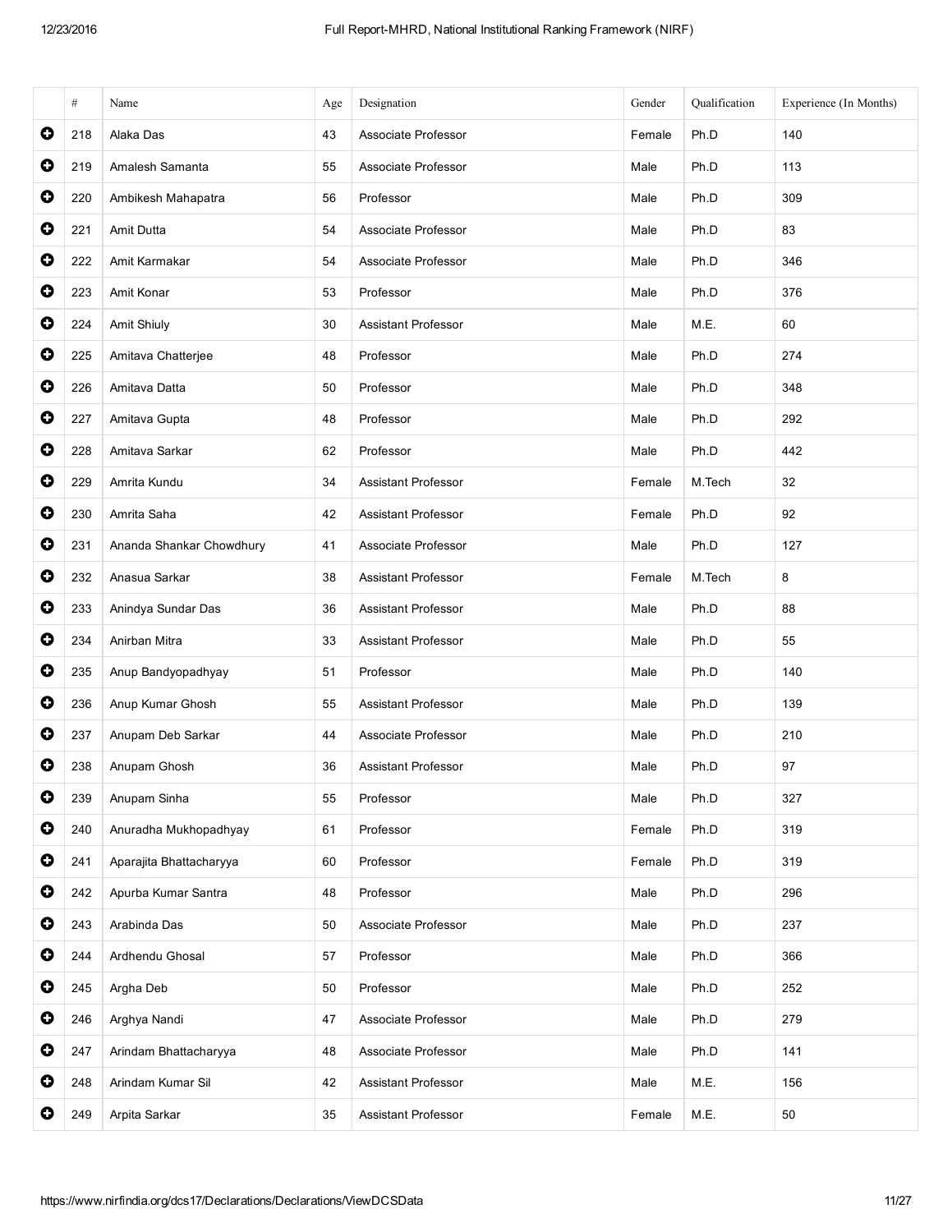|           | #   | Name                        | Age | Designation                | Gender | Qualification | Experience (In Months) |
|-----------|-----|-----------------------------|-----|----------------------------|--------|---------------|------------------------|
| $\bullet$ | 250 | Arpitam Chatterjee          | 37  | <b>Assistant Professor</b> | Male   | Ph.D          | 100                    |
| $\bullet$ | 251 | Arun Kiran Pal              | 54  | Professor                  | Male   | Ph.D          | 311                    |
| 0         | 252 | Arun Mahata                 | 43  | Associate Professor        | Male   | M. Phil       | 114                    |
| $\bullet$ | 253 | Arunansu Sekhar Kuar        | 44  | Professor                  | Male   | Ph.D          | 244                    |
| $\bullet$ | 254 | Arunava Chanda              | 50  | Professor                  | Male   | Ph.D          | 300                    |
| $\bullet$ | 255 | Arup Gayen                  | 41  | <b>Assistant Professor</b> | Male   | Ph.D          | 131                    |
| 0         | 256 | Arup Guha Neogi             | 54  | Professor                  | Male   | Ph.D          | 366                    |
| O         | 257 | Ashis Kr Sarkar             | 55  | Professor                  | Male   | Ph.D          | 285                    |
| $\bullet$ | 258 | Asim Kumar Ghosh            | 47  | Associate Professor        | Male   | Ph.D          | 100                    |
| $\bullet$ | 259 | Asis Majumder               | 55  | Professor                  | Male   | Ph.D          | 324                    |
| 0         | 260 | Asish Bandyopadhyay         | 59  | Professor                  | Male   | Ph.D          | 421                    |
| 0         | 261 | Asok Kumar Mallik           | 64  | Professor                  | Male   | Ph.D          | 504                    |
| $\bullet$ | 262 | Atal Chaudhuri              | 59  | Professor                  | Male   | Ph.D          | 374                    |
| $\bullet$ | 263 | Avijit Bhowal               | 49  | Professor                  | Male   | Ph.D          | 304                    |
| $\bullet$ | 264 | Avijit Kar                  | 60  | Professor                  | Male   | Ph.D          | 336                    |
| 0         | 265 | Avijit Mukherjee            | 52  | Associate Professor        | Male   | Ph.D          | 78                     |
| $\bullet$ | 266 | Babar Ali Shah              | 46  | <b>Assistant Professor</b> | Male   | Ph.D          | 29                     |
| $\bullet$ | 267 | Balaram Kundu               | 48  | Associate Professor        | Male   | Ph.D          | 219                    |
| $\bullet$ | 268 | <b>Basudev Ghosh</b>        | 59  | Professor                  | Male   | Ph.D          | 87                     |
| 0         | 269 | Bharati Tudu                | 32  | <b>Assistant Professor</b> | Female | Ph.D          | 96                     |
| O         | 270 | <b>Bhaskar Gupta</b>        | 56  | Professor                  | Male   | Ph.D          | 372                    |
| 0         | 271 | Bhaskar Sardar              | 38  | <b>Assistant Professor</b> | Male   | Ph.D          | 161                    |
| 0         | 272 | Bhaswati Goswami            | 59  | Professor                  | Female | Ph.D          | 249                    |
| 0         | 273 | Bibhas Chandra Giri         | 49  | Professor                  | Male   | Ph.D          | 141                    |
| 0         | 274 | Bibhas ChDhara              | 40  | Associate Professor        | Male   | Ph.D          | 169                    |
| $\bullet$ | 275 | Bijan Sarkar                | 55  | Professor                  | Male   | Ph.D          | 374                    |
| $\bullet$ | 276 | Bijoy Bhattacharyya         | 58  | Professor                  | Male   | Ph.D          | 324                    |
| 0         | 277 | Bipan Tudu                  | 40  | Professor                  | Male   | Ph.D          | 177                    |
| 0         | 278 | <b>Biplab Bhattacharjee</b> | 53  | Associate Professor        | Male   | Ph.D          | 255                    |
| $\bullet$ | 279 | Bireswar Majumdar           | 58  | Professor                  | Male   | Ph.D          | 398                    |
| $\bullet$ | 280 | <b>Biswadip Das</b>         | 51  | Professor                  | Male   | Ph.D          | 333                    |
| 0         | 281 | Biswajit Bhattacharyya      | 46  | Associate Professor        | Male   | M.E.          | 210                    |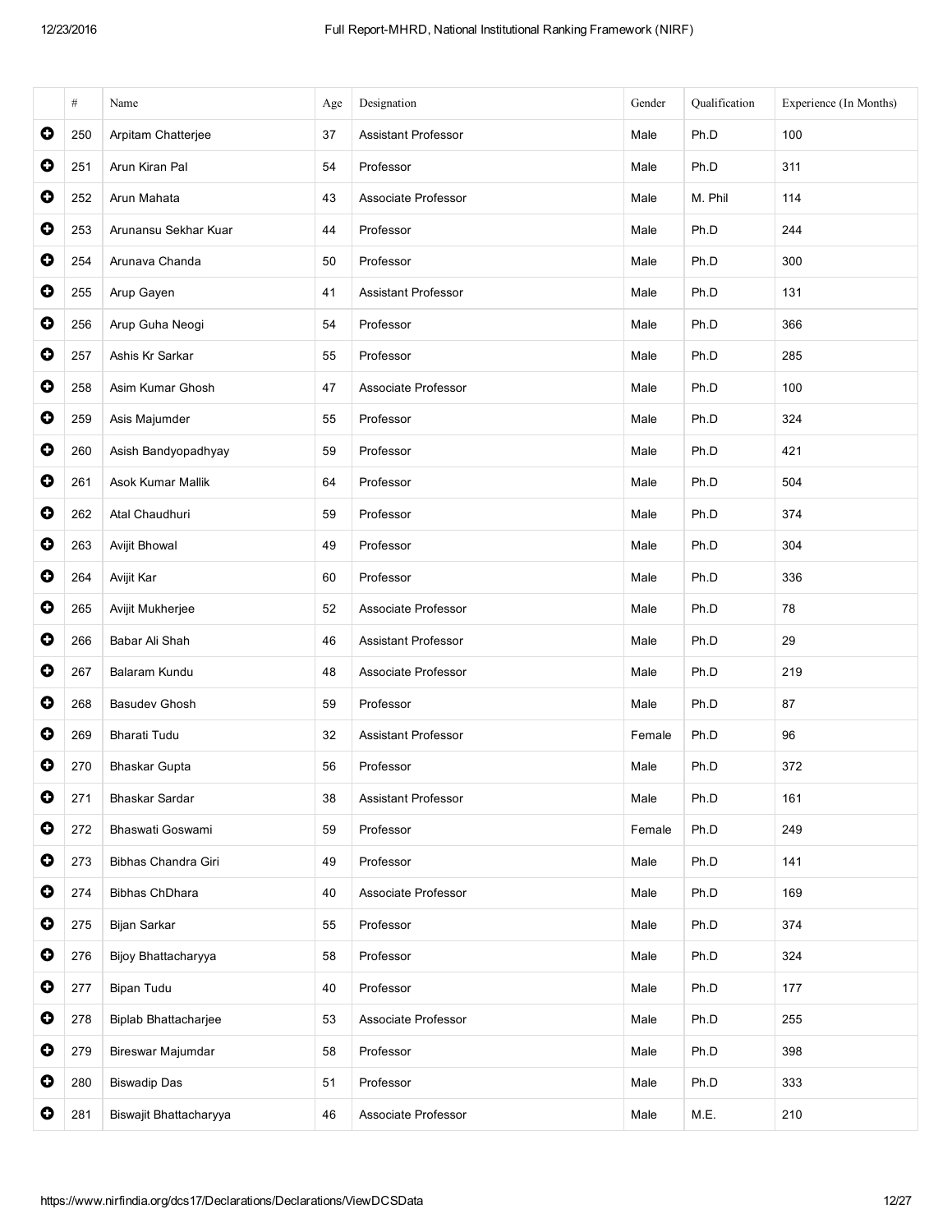|           | $\#$ | Name                      | Age | Designation                | Gender | Qualification | Experience (In Months) |
|-----------|------|---------------------------|-----|----------------------------|--------|---------------|------------------------|
| $\bullet$ | 282  | <b>Biswajit Ghosh</b>     | 50  | Professor                  | Male   | Ph.D          | 322                    |
| $\bullet$ | 283  | <b>Biswajit Mukherjee</b> | 51  | Professor                  | Male   | Ph.D          | 234                    |
| $\bullet$ | 284  | <b>Biswanath Doloi</b>    | 48  | Professor                  | Male   | Ph.D          | 288                    |
| $\bullet$ | 285  | <b>Biswanath Roy</b>      | 48  | Professor                  | Male   | Ph.D          | 188                    |
| $\bullet$ | 286  | Biswanath Sa              | 64  | Professor                  | Male   | Ph.D          | 402                    |
| $\bullet$ | 287  | Biswendu Chatterjee       | 43  | <b>Assistant Professor</b> | Male   | Ph.D          | 139                    |
| $\bullet$ | 288  | <b>Bivas Dam</b>          | 53  | Professor                  | Male   | Ph.D          | 352                    |
| $\bullet$ | 289  | Brajadulal Chattopadhyay  | 54  | Professor                  | Male   | Ph.D          | 217                    |
| $\bullet$ | 290  | Chanchal Mondal           | 46  | Associate Professor        | Male   | Ph.D          | 217                    |
| $\bullet$ | 291  | Chandan Guha              | 60  | Professor                  | Male   | Ph.D          | 339                    |
| $\bullet$ | 292  | Chandan KrGhosh           | 36  | <b>Assistant Professor</b> | Male   | Ph.D          | 82                     |
| $\bullet$ | 293  | Chandan Kumar Mondal      | 45  | Associate Professor        | Male   | Ph.D          | 179                    |
| $\bullet$ | 294  | Chandan Majumdar          | 57  | Professor                  | Male   | Ph.D          | 374                    |
| $\bullet$ | 295  | Chandreyee Chowdhury      | 36  | <b>Assistant Professor</b> | Female | Ph.D          | 121                    |
| $\bullet$ | 296  | Chandrima Mondal          | 31  | <b>Assistant Professor</b> | Female | <b>NET</b>    | 32                     |
| $\bullet$ | 297  | Chayanika Bose Majumder   | 58  | Professor                  | Female | Ph.D          | 218                    |
| $\bullet$ | 298  | Chinmay Mandal            | 34  | <b>Assistant Professor</b> | Male   | <b>SLET</b>   | 80                     |
| $\bullet$ | 299  | Chintan Kumar Mandal      | 38  | <b>Assistant Professor</b> | Male   | Ph.D          | 30                     |
| $\bullet$ | 300  | Chiranjib Bhattacharya    | 50  | Professor                  | Male   | Ph.D          | 304                    |
| $\bullet$ | 301  | Chitrita Chaudhuri        | 57  | Associate Professor        | Female | Ph.D          | 182                    |
| $\bullet$ | 302  | Chittaranjan Sinha        | 55  | Professor                  | Male   | Ph.D          | 344                    |
| $\bullet$ | 303  | Debabrata Bera            | 41  | Assistant Professor        | Male   | Ph.D          | 116                    |
| $\bullet$ | 304  | Debabrata Das             | 38  | Associate Professor        | Male   | Ph.D          | 160                    |
| $\bullet$ | 305  | Debabrata Nag             | 50  | Associate Professor        | Male   | Ph.D          | 312                    |
| $\bullet$ | 306  | Debajit Dutta             | 34  | <b>Assistant Professor</b> | Male   | Ph.D          | 69                     |
| $\bullet$ | 307  | Debanghsu Dey             | 36  | <b>Assistant Professor</b> | Male   | Ph.D          | 84                     |
| $\bullet$ | 308  | Debashis Chatterjee       | 47  | Professor                  | Male   | Ph.D          | 291                    |
| $\bullet$ | 309  | Debashis Palit            | 41  | <b>Assistant Professor</b> | Male   | M.E.          | 144                    |
| $\bullet$ | 310  | Debashis Roy              | 49  | Professor                  | Male   | Ph.D          | 217                    |
| $\bullet$ | 311  | Debashish Das             | 37  | Assistant Professor        | Male   | Ph.D          | 144                    |
| $\bullet$ | 312  | Debasish Bandyopadhyay    | 51  | Professor                  | Male   | Ph.D          | 226                    |
| $\bullet$ | 313  | Debasish Biswas           | 47  | Associate Professor        | Male   | Ph.D          | 158                    |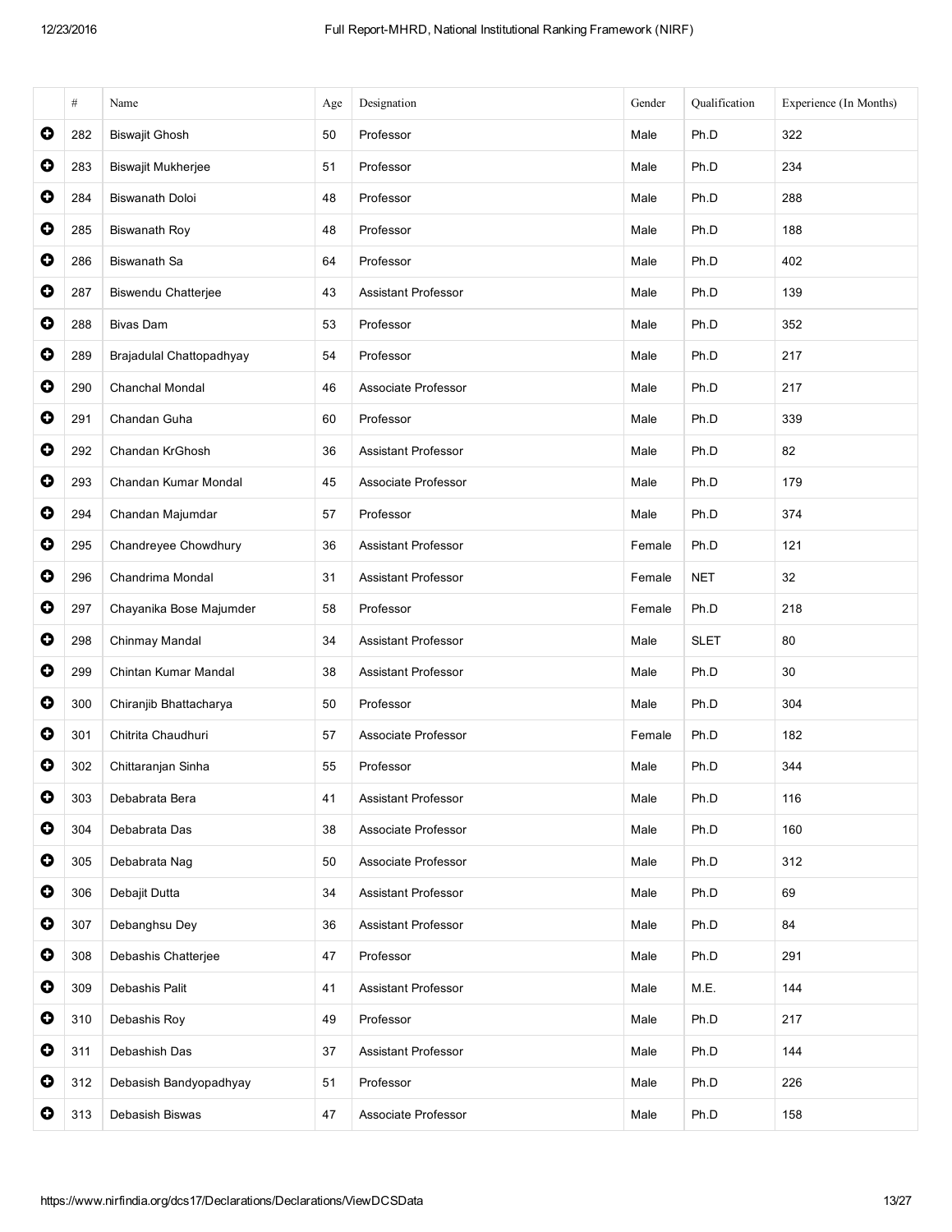|           | $\#$ | Name                     | Age | Designation                | Gender | Qualification | Experience (In Months) |
|-----------|------|--------------------------|-----|----------------------------|--------|---------------|------------------------|
| $\bullet$ | 314  | Debasish Lohar           | 53  | Professor                  | Male   | Ph.D          | 246                    |
| $\bullet$ | 315  | Debasish Putatunda       | 54  | Associate Professor        | Male   | Ph.D          | 338                    |
| $\bullet$ | 316  | Debasish Roy             | 51  | Associate Professor        | Male   | Ph.D          | 324                    |
| $\bullet$ | 317  | Debasish Shome           | 61  | Professor                  | Male   | Ph.D          | 305                    |
| $\bullet$ | 318  | Debdas Mandal            | 34  | <b>Assistant Professor</b> | Male   | M.A           | 88                     |
| $\bullet$ | 319  | Debesh Kumar Das         | 56  | Professor                  | Male   | Ph.D          | 279                    |
| $\bullet$ | 320  | Debmalya Banerjee        | 47  | Professor                  | Male   | Ph.D          | 209                    |
| $\bullet$ | 321  | Debo Roy                 | 65  | Associate Professor        | Female | Ph.D          | 210                    |
| $\bullet$ | 322  | Debotosh Bhattacharjee   | 45  | Professor                  | Male   | Ph.D          | 230                    |
| $\bullet$ | 323  | Dewaki Nandan Tibarewala | 65  | Professor                  | Male   | Ph.D          | 242                    |
| $\bullet$ | 324  | Dhruba Banerjee          | 39  | <b>Assistant Professor</b> | Male   | Ph.D          | 80                     |
| $\bullet$ | 325  | Diganta Saha             | 43  | Professor                  | Male   | Ph.D          | 182                    |
| $\bullet$ | 326  | Dinabandhu Ghosh         | 63  | Professor                  | Male   | Ph.D          | 424                    |
| $\bullet$ | 327  | Dipak Laha               | 57  | Professor                  | Male   | Ph.D          | 348                    |
| $\bullet$ | 328  | Dipak Ch Pal             | 44  | Associate Professor        | Male   | Ph.D          | 167                    |
| $\bullet$ | 329  | Dipak Kumar Kesh         | 49  | Associate Professor        | Male   | Ph.D          | 188                    |
| $\bullet$ | 330  | Dipankar Chakraborty     | 48  | Professor                  | Male   | Ph.D          | 261                    |
| $\bullet$ | 331  | Dipankar Das             | 33  | <b>Assistant Professor</b> | Male   | Ph.D          | 30                     |
| $\bullet$ | 332  | Dipankar Halder          | 42  | <b>Assistant Professor</b> | Male   | Ph.D          | 127                    |
| $\bullet$ | 333  | Dipankar Mandal          | 38  | <b>Assistant Professor</b> | Male   | Ph.D          | 102                    |
| $\bullet$ | 334  | Dipankar Sanyal          | 53  | Professor                  | Male   | Ph.D          | 299                    |
| $\bullet$ | 335  | Dipten Misra             | 56  | Assistant Professor        | Male   | M.E.          | 378                    |
| $\bullet$ | 336  | Dulal Krishna Mandal     | 49  | Associate Professor        | Male   | Ph.D          | 192                    |
| $\bullet$ | 337  | Farook Rahaman           | 46  | Professor                  | Male   | Ph.D          | 167                    |
| $\bullet$ | 338  | Gargi Konar              | 41  | Assistant Professor        | Female | M.E.          | 190                    |
| $\bullet$ | 339  | Gautam Sarkar            | 41  | <b>Assistant Professor</b> | Male   | Ph.D          | 171                    |
| $\bullet$ | 340  | Gokul ChMondal           | 51  | Associate Professor        | Male   | Ph.D          | 181                    |
| $\bullet$ | 341  | Gopal Chandra Shit       | 38  | <b>Assistant Professor</b> | Male   | Ph.D          | 102                    |
| $\bullet$ | 342  | Gopesh Chandra Das       | 63  | Professor                  | Male   | Ph.D          | 416                    |
| $\bullet$ | 343  | Gourhari Maiti           | 49  | Associate Professor        | Male   | Ph.D          | 228                    |
| $\bullet$ | 344  | Goutam Kr Sen            | 63  | Professor                  | Male   | Ph.D          | 193                    |
| $\bullet$ | 345  | Goutam Majumder          | 57  | Professor                  | Male   | Ph.D          | 419                    |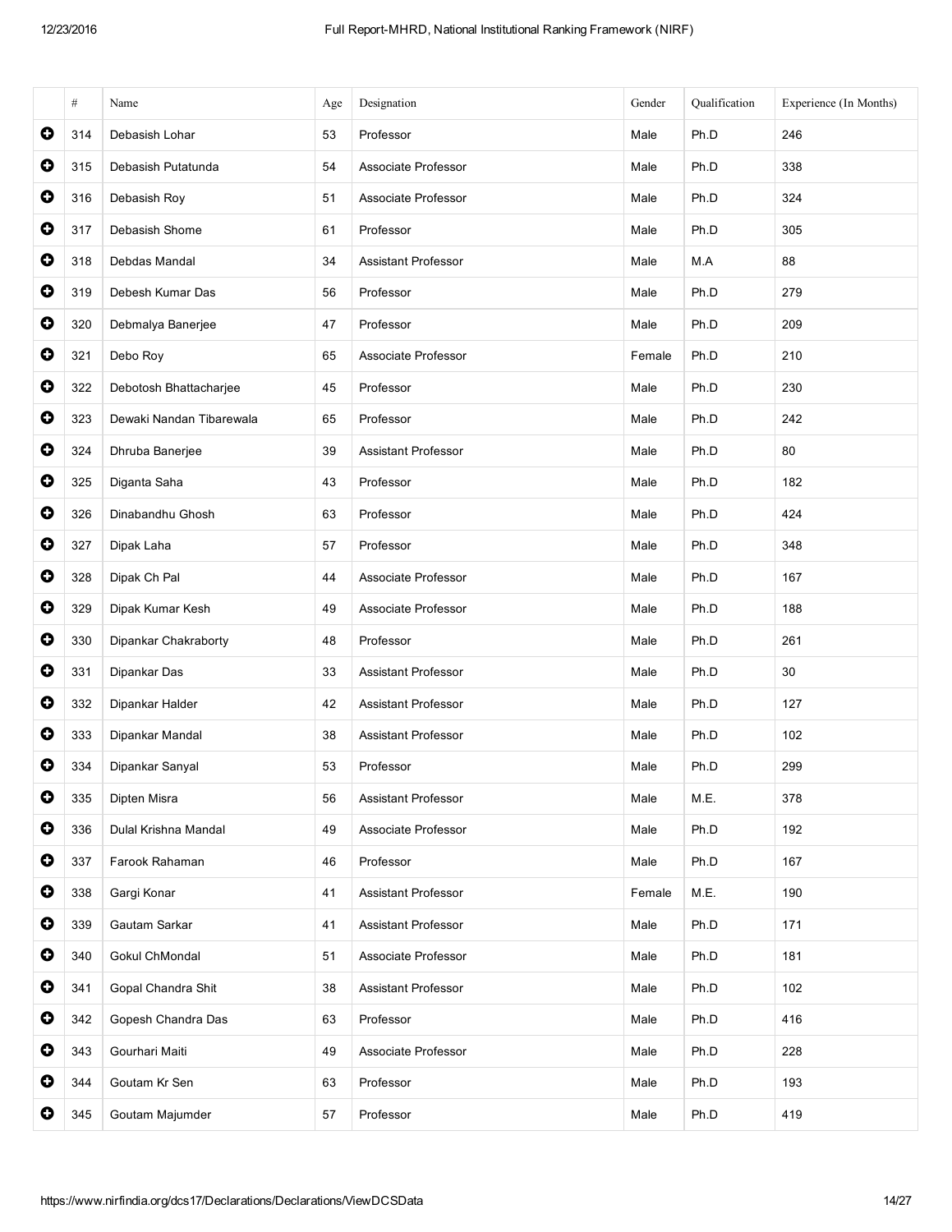|           | $\#$ | Name                    | Age | Designation                | Gender | Qualification | Experience (In Months) |
|-----------|------|-------------------------|-----|----------------------------|--------|---------------|------------------------|
| $\bullet$ | 346  | Goutam Pohit            | 57  | Professor                  | Male   | Ph.D          | 375                    |
| $\bullet$ | 347  | Goutam Sutradhar        | 53  | Professor                  | Male   | Ph.D          | 300                    |
| 0         | 348  | Gupinath Bhandari       | 48  | Associate Professor        | Male   | Ph.D          | 84                     |
| $\bullet$ | 349  | Hardik Brata Biswas     | 38  | Other                      | Male   | M. Phil       | 42                     |
| $\bullet$ | 350  | Himadri Chattopadhyay   | 49  | Associate Professor        | Male   | Ph.D          | 321                    |
| $\bullet$ | 351  | Indranath Sengupta      | 46  | Associate Professor        | Male   | Ph.D          | 188                    |
| $\bullet$ | 352  | Iti Saha Misra          | 52  | Professor                  | Female | Ph.D          | 232                    |
| $\bullet$ | 353  | Jamuna Kanta Sing       | 46  | Professor                  | Female | Ph.D          | 235                    |
| $\bullet$ | 354  | Jasmina Khanam          | 57  | Professor                  | Female | Ph.D          | 292                    |
| $\bullet$ | 355  | Jayita Guha Niyogi      | 54  | Professor                  | Female | Ph.D          | 324                    |
| $\bullet$ | 356  | Jayoti Das              | 42  | Associate Professor        | Female | Ph.D          | 158                    |
| $\bullet$ | 357  | Jnan Prakash Naskar     | 45  | Professor                  | Male   | Ph.D          | 234                    |
| $\bullet$ | 358  | Joydeep Chowdhury       | 44  | Associate Professor        | Male   | Ph.D          | 11                     |
| $\bullet$ | 359  | Joydeep Mukherjee       | 49  | Associate Professor        | Male   | Ph.D          | 199                    |
| $\bullet$ | 360  | Kajal Krishna Rajak     | 43  | Professor                  | Male   | Ph.D          | 205                    |
| $\bullet$ | 361  | Kajari Kar Gupta        | 50  | Professor                  | Female | Ph.D          | 303                    |
| $\bullet$ | 362  | Kallol Paul             | 47  | Professor                  | Male   | Ph.D          | 141                    |
| $\bullet$ | 363  | Kalyan Kr Chattopadhyay | 53  | Associate Professor        | Male   | Ph.D          | 256                    |
| $\bullet$ | 364  | Kalyan Kumar Mukherjea  | 61  | Professor                  | Male   | Ph.D          | 193                    |
| $\bullet$ | 365  | Kalyan Kumar Das        | 58  | Professor                  | Male   | Ph.D          | 301                    |
| $\bullet$ | 366  | Kamal Krishna Mondal    | 52  | Professor                  | Male   | Ph.D          | 336                    |
| $\bullet$ | 367  | Kamal Sarkar            | 41  | Professor                  | Male   | Ph.D          | 182                    |
| $\bullet$ | 368  | Kamalika Ghosh Kunda    | 59  | Assistant Professor        | Female | Ph.D          | 29                     |
| $\bullet$ | 369  | Kanai ChPaul            | 46  | Associate Professor        | Male   | Ph.D          | 211                    |
| $\bullet$ | 370  | Kanak Chandra Sarkar    | 47  | Associate Professor        | Male   | Ph.D          | 228                    |
| $\bullet$ | 371  | Kartick Chandra Mondal  | 32  | <b>Assistant Professor</b> | Male   | Ph.D          | 43                     |
| $\bullet$ | 372  | Kashinath Saha          | 55  | Associate Professor        | Male   | M.E.          | 397                    |
| $\bullet$ | 373  | Kaushik Bandyopadhyay   | 50  | Professor                  | Male   | Ph.D          | 249                    |
| $\bullet$ | 374  | Kausikisankar Pramanik  | 46  | Associate Professor        | Male   | Ph.D          | 204                    |
| $\bullet$ | 375  | Kaustav Bakshi          | 37  | Assistant Professor        | Male   | <b>NET</b>    | 177                    |
| $\bullet$ | 376  | Kesab Bhattacharya      | 56  | Professor                  | Male   | Ph.D          | 346                    |
| $\bullet$ | 377  | Ketousetuo Kuotsu       | 37  | <b>Assistant Professor</b> | Male   | Ph.D          | 101                    |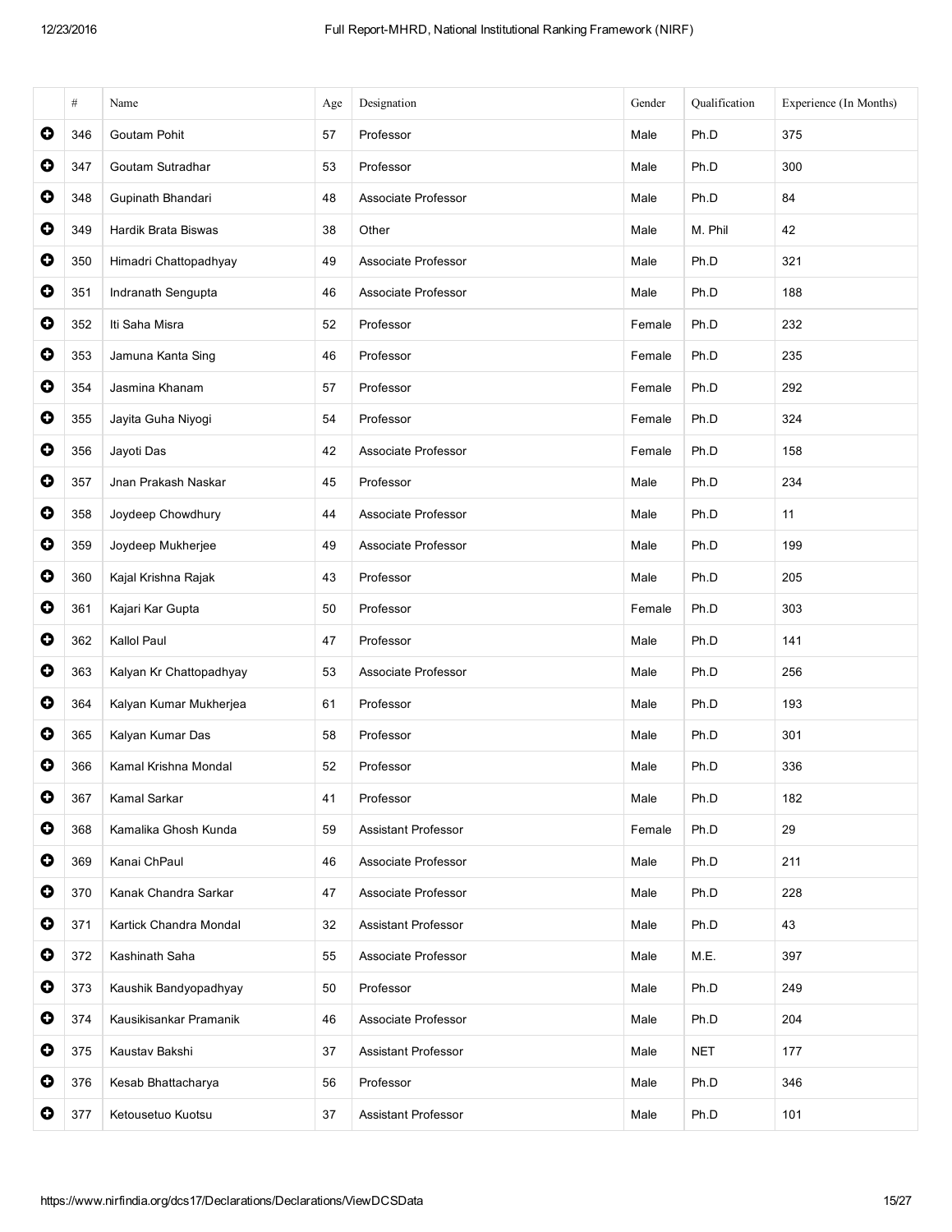|           | $\#$ | Name                     | Age | Designation                | Gender | Oualification | Experience (In Months) |
|-----------|------|--------------------------|-----|----------------------------|--------|---------------|------------------------|
| $\bullet$ | 378  | Koushik Ghosh            | 44  | Associate Professor        | Male   | Ph.D          | 215                    |
| $\bullet$ | 379  | Kumardeb Banerjee        | 52  | Professor                  | Male   | Ph.D          | 326                    |
| $\bullet$ | 380  | Kunal Roy                | 45  | Professor                  | Male   | Ph.D          | 248                    |
| $\bullet$ | 381  | Lakshmi Kanta Ghosh      | 53  | Professor                  | Male   | Ph.D          | 292                    |
| $\bullet$ | 382  | Lakshmi Sivaramakrishnan | 56  | Professor                  | Female | Ph.D          | 252                    |
| $\bullet$ | 383  | Madhubanti Maitra        | 50  | Professor                  | Female | Ph.D          | 274                    |
| $\bullet$ | 384  | Madhumita Mandal         | 27  | <b>Assistant Professor</b> | Female | M.E.          | 29                     |
| $\bullet$ | 385  | Mahammad Ali             | 54  | Professor                  | Male   | Ph.D          | 309                    |
| $\bullet$ | 386  | Mahantapas Kundu         | 55  | Professor                  | Male   | Ph.D          | 372                    |
| $\bullet$ | 387  | Mahasweta Mandal         | 27  | <b>Assistant Professor</b> | Female | M.Tech        | 14                     |
| $\bullet$ | 388  | Mahua Ghosh Chaudhuri    | 42  | <b>Assistant Professor</b> | Female | Ph.D          | 79                     |
| $\bullet$ | 389  | Maitreyee Datta          | 43  | Associate Professor        | Female | Ph.D          | 86                     |
| $\bullet$ | 390  | Manasi Mandal            | 36  | <b>Assistant Professor</b> | Female | Ph.D          | 101                    |
| $\bullet$ | 391  | Manoj Kumar Sahis        | 33  | <b>Assistant Professor</b> | Male   | M.E.          | 83                     |
| $\bullet$ | 392  | Manotosh Biswas          | 40  | Associate Professor        | Male   | Ph.D          | 89                     |
| $\bullet$ | 393  | Matangini Chatopadhyay   | 51  | Associate Professor        | Female | Ph.D          | 174                    |
| $\bullet$ | 394  | Mehabub Rahaman          | 38  | <b>Assistant Professor</b> | Male   | Ph.D          | 82                     |
| $\bullet$ | 395  | Mita Dutta               | 57  | Professor                  | Female | Ph.D          | 376                    |
| $\bullet$ | 396  | Mita Nasipuri            | 59  | Professor                  | Male   | Ph.D          | 411                    |
| $\bullet$ | 397  | Mitali Mondal            | 40  | Associate Professor        | Female | Ph.D          | 144                    |
| $\bullet$ | 398  | Monoj Kumar Mitra        | 65  | Professor                  | Male   | Ph.D          | 352                    |
| $\bullet$ | 399  | Mousumi Basu             | 47  | Professor                  | Female | Ph.D          | 251                    |
| $\bullet$ | 400  | Mridul Bose              | 60  | Associate Professor        | Male   | Ph.D          | 206                    |
| $\bullet$ | 401  | Mridul Sankar Barik      | 44  | Assistant Professor        | Male   | Ph.D          | 122                    |
| $\bullet$ | 402  | Mrinal Kanti Naskar      | 50  | Professor                  | Male   | Ph.D          | 324                    |
| $\bullet$ | 403  | Munmun Das Bhattacharya  | 33  | <b>Assistant Professor</b> | Female | M.E.          | 85                     |
| $\bullet$ | 404  | Nabin Baran Manik        | 47  | Professor                  | Male   | Ph.D          | 220                    |
| $\bullet$ | 405  | Nandadulal Bairagi       | 49  | Professor                  | Male   | Ph.D          | 216                    |
| $\bullet$ | 406  | Nandan Bhattacharjee     | 48  | Assistant Professor        | Male   | Ph.D          | 132                    |
| $\bullet$ | 407  | Nandini Mukhopadhyay     | 51  | Professor                  | Female | Ph.D          | 334                    |
| $\bullet$ | 408  | Narayan Chandra Majee    | 55  | Associate Professor        | Male   | Ph.D          | 230                    |
| $\bullet$ | 409  | Nibir Mondal             | 53  | Professor                  | Male   | Ph.D          | 290                    |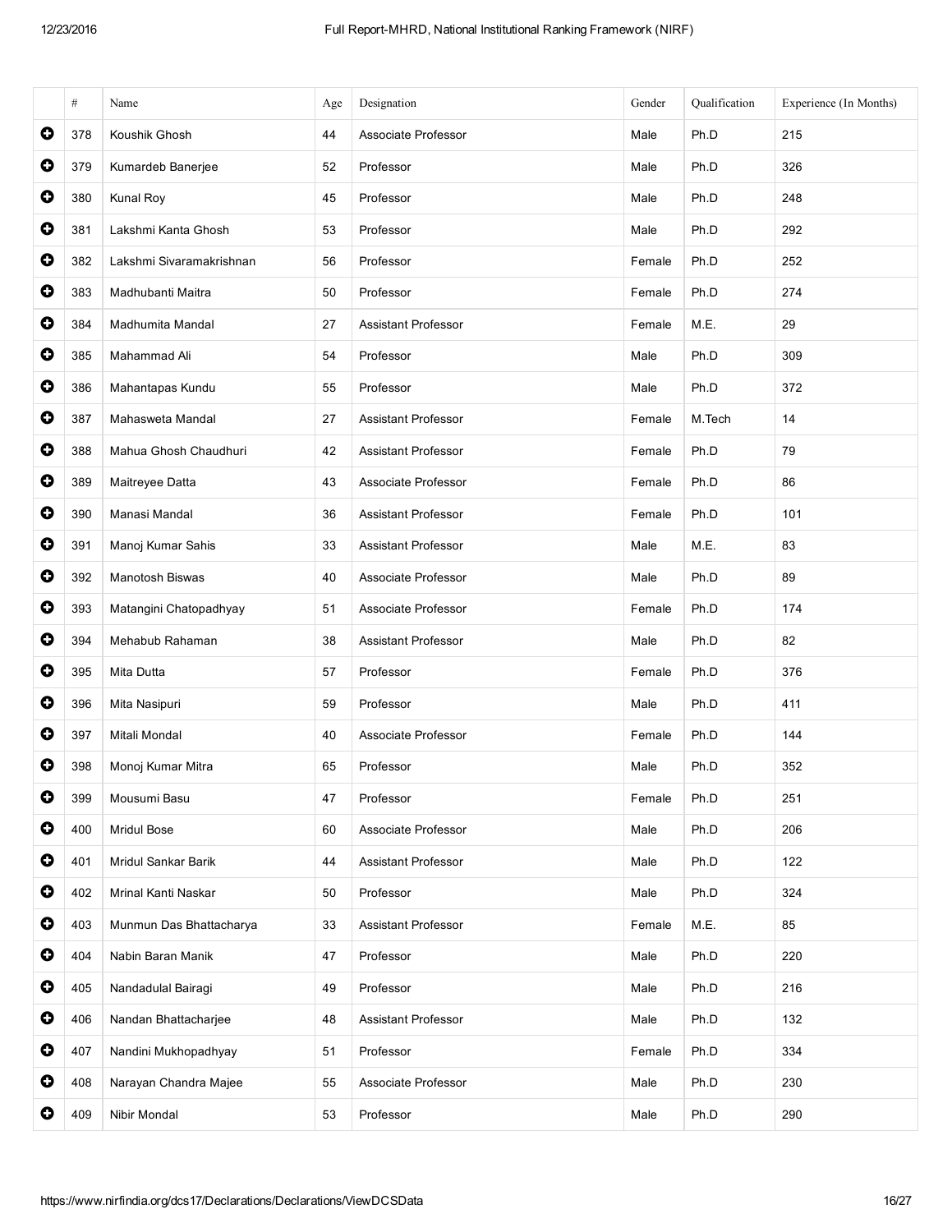|           | #   | Name                        | Age | Designation                | Gender | Qualification | Experience (In Months) |
|-----------|-----|-----------------------------|-----|----------------------------|--------|---------------|------------------------|
| $\bullet$ | 410 | Nikhil Mondal               | 47  | Associate Professor        | Male   | M.E.          | 230                    |
| $\bullet$ | 411 | Niladri Chakraborty         | 52  | Professor                  | Male   | Ph.D          | 319                    |
| $\bullet$ | 412 | Nilanjana Gupta             | 55  | Professor                  | Female | Ph.D          | 303                    |
| $\bullet$ | 413 | Nirmal Kumar Deb            | 61  | Professor                  | Male   | M.E.          | 390                    |
| $\bullet$ | 414 | Nirmal Kumar Manna          | 45  | <b>Assistant Professor</b> | Male   | Ph.D          | 115                    |
| $\bullet$ | 415 | Nirmalya Chowdhury          | 53  | Professor                  | Male   | Ph.D          | 312                    |
| $\bullet$ | 416 | Nitin Chattopadhyay         | 56  | Professor                  | Male   | Ph.D          | 325                    |
| $\bullet$ | 417 | Pabitra Kumar Paul          | 38  | Associate Professor        | Male   | Ph.D          | 146                    |
| $\bullet$ | 418 | Palanikndavar Venkateswaran | 47  | Professor                  | Male   | Ph.D          | 324                    |
| $\bullet$ | 419 | Pallab Kanti Halder         | 41  | Associate Professor        | Male   | Ph.D          | 115                    |
| $\bullet$ | 420 | Paltu Kumar Dhal            | 34  | <b>Assistant Professor</b> | Male   | Ph.D          | 41                     |
| $\bullet$ | 421 | Pampa Sadhukhan             | 37  | <b>Assistant Professor</b> | Female | M.E.          | 101                    |
| $\bullet$ | 422 | Pankaj Kumar Roy            | 41  | Associate Professor        | Male   | Ph.D          | 33                     |
| $\bullet$ | 423 | Papita Das Saha             | 40  | Associate Professor        | Female | Ph.D          | 131                    |
| $\bullet$ | 424 | Parama Bhowmik              | 41  | <b>Assistant Professor</b> | Female | Ph.D          | 156                    |
| 0         | 425 | Parama Ghoshal              | 38  | <b>Assistant Professor</b> | Female | Ph.D          | 82                     |
| $\bullet$ | 426 | Paramita Bhattacharjee      | 44  | <b>Assistant Professor</b> | Female | Ph.D          | 189                    |
| $\bullet$ | 427 | Partha Bhattacharya         | 46  | Professor                  | Male   | Ph.D          | 128                    |
| $\bullet$ | 428 | Partha Ghosh                | 38  | <b>Assistant Professor</b> | Male   | Ph.D          | 136                    |
| $\bullet$ | 429 | Partha Pratim Biswas        | 51  | Professor                  | Male   | Ph.D          | 285                    |
| $\bullet$ | 430 | Partha Pratim Parui         | 40  | Assistant Professor        | Male   | Ph.D          | 122                    |
| $\bullet$ | 431 | Partha Pratim Ray           | 42  | <b>Assistant Professor</b> | Male   | Ph.D          | 132                    |
| $\bullet$ | 432 | Partha Ray                  | 35  | Assistant Professor        | Male   | Ph.D          | 136                    |
| $\bullet$ | 433 | Partha Sarathi Chakraborty  | 43  | Associate Professor        | Male   | Ph.D          | 240                    |
| $\bullet$ | 434 | Parthasarathi Satvaya       | 31  | <b>Assistant Professor</b> | Male   | Ph.D          | $\overline{7}$         |
| $\bullet$ | 435 | Piyali Basak                | 38  | <b>Assistant Professor</b> | Female | Ph.D          | 81                     |
| $\bullet$ | 436 | Prabir Kumar De             | 57  | Professor                  | Male   | Ph.D          | 390                    |
| $\bullet$ | 437 | Prabir Kumar Ghosh          | 64  | Associate Professor        | Male   | Ph.D          | 407                    |
| $\bullet$ | 438 | Prabir Kumar Kundu          | 55  | Professor                  | Male   | Ph.D          | 166                    |
| $\bullet$ | 439 | Pradip Kumar Mahapatra      | 55  | Associate Professor        | Male   | Ph.D          | 169                    |
| $\bullet$ | 440 | Pradip Kundu                | 46  | Assistant Professor        | Male   | Ph.D          | 178                    |
| 0         | 441 | Prakash Chandra Mali        | 57  | Professor                  | Male   | Ph.D          | 391                    |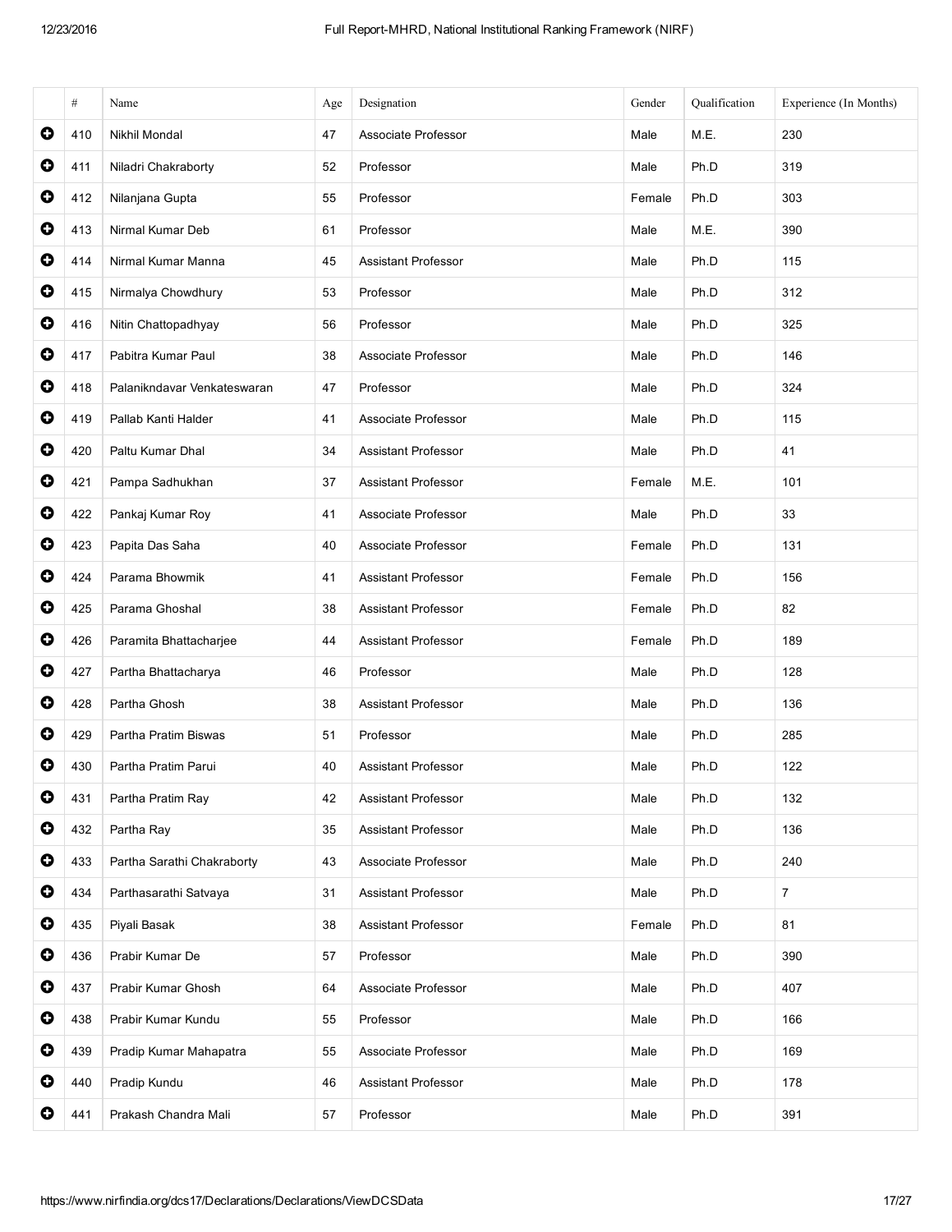|           | #   | Name                        | Age | Designation                | Gender | Oualification | Experience (In Months) |
|-----------|-----|-----------------------------|-----|----------------------------|--------|---------------|------------------------|
| 0         | 442 | <b>Pranibesh Mandal</b>     | 30  | <b>Assistant Professor</b> | Male   | M.E.          | 103                    |
| $\bullet$ | 443 | Prasanta Kumar Banerjee     | 58  | Associate Professor        | Male   | Ph.D          | 321                    |
| $\bullet$ | 444 | Prasanta Kumar Biswas       | 41  | <b>Assistant Professor</b> | Male   | Ph.D          | 171                    |
| $\bullet$ | 445 | Prasanta Kumar Dutta        | 64  | Professor                  | Male   | Ph.D          | 326                    |
| $\bullet$ | 446 | Prasanta Sahoo              | 53  | Professor                  | Male   | Ph.D          | 252                    |
| $\bullet$ | 447 | Pratik Kumar Sen            | 64  | Professor                  | Male   | Ph.D          | 333                    |
| $\bullet$ | 448 | Pratulananda Das            | 46  | Professor                  | Male   | Ph.D          | 231                    |
| $\bullet$ | 449 | Pratyusha Rakship           | 28  | <b>Assistant Professor</b> | Female | Ph.D          | 12                     |
| 0         | 450 | Pravash Chandra Chakraborti | 52  | Professor                  | Male   | Ph.D          | 321                    |
| 0         | 451 | Pritam Aitch                | 44  | Associate Professor        | Male   | Ph.D          | 140                    |
| $\bullet$ | 452 | Priti Kumar Roy             | 49  | Associate Professor        | Male   | Ph.D          | 99                     |
| $\bullet$ | 453 | Prokash Chandra Roy         | 38  | Assistant Professor        | Male   | Ph.D          | 139                    |
| $\bullet$ | 454 | Prolay Sharma               | 37  | <b>Assistant Professor</b> | Male   | M.E.          | 159                    |
| O         | 455 | Pulak Sengupta              | 53  | Professor                  | Male   | Ph.D          | 313                    |
| $\bullet$ | 456 | Pulok KrMukherjee           | 48  | Professor                  | Male   | Ph.D          | 178                    |
| $\bullet$ | 457 | Punyasha Chatterjee         | 37  | <b>Assistant Professor</b> | Male   | Ph.D          | 59                     |
| $\bullet$ | 458 | Puspendu Sahu               | 42  | <b>Assistant Professor</b> | Male   | Ph.D          | 98                     |
| 0         | 459 | Radhaballabh Bhar           | 60  | Professor                  | Male   | Ph.D          | 265                    |
| $\bullet$ | 460 | Rafat Ali                   | 40  | <b>Assistant Professor</b> | Male   | M.A           | 146                    |
| $\bullet$ | 461 | Rajanikanta Mudi            | 51  | Professor                  | Male   | Ph.D          | 284                    |
| O         | 462 | Rajat Chakraborty           | 42  | Associate Professor        | Male   | Ph.D          | 209                    |
| 0         | 463 | Rajat Subhra Sen            | 52  | Associate Professor        | Male   | Ph.D          | 361                    |
| 0         | 464 | Rajib Bandyopadhyay         | 55  | Professor                  | Male   | Ph.D          | 354                    |
| $\bullet$ | 465 | Rajib Das                   | 38  | <b>Assistant Professor</b> | Male   | Ph.D          | 98                     |
| $\bullet$ | 466 | Rajib Dey                   | 44  | Associate Professor        | Male   | Ph.D          | 241                    |
| 0         | 467 | Ram Sarkar                  | 38  | Assistant Professor        | Male   | Ph.D          | 134                    |
| 0         | 468 | Ramendu Bikash Sahu         | 53  | Professor                  | Male   | Ph.D          | 312                    |
| $\bullet$ | 469 | Ramit Samaddar              | 31  | Assistant Professor        | Male   | <b>NET</b>    | 73                     |
| $\bullet$ | 470 | Rana Saha                   | 43  | Associate Professor        | Male   | Ph.D          | 175                    |
| 0         | 471 | Ranjan Ganguly              | 42  | Professor                  | Male   | Ph.D          | 252                    |
| 0         | 472 | Ranjan Parekh               | 50  | <b>Assistant Professor</b> | Male   | Ph.D          | 202                    |
| 0         | 473 | Ranjana Chowdhury           | 53  | Professor                  | Female | Ph.D          | 277                    |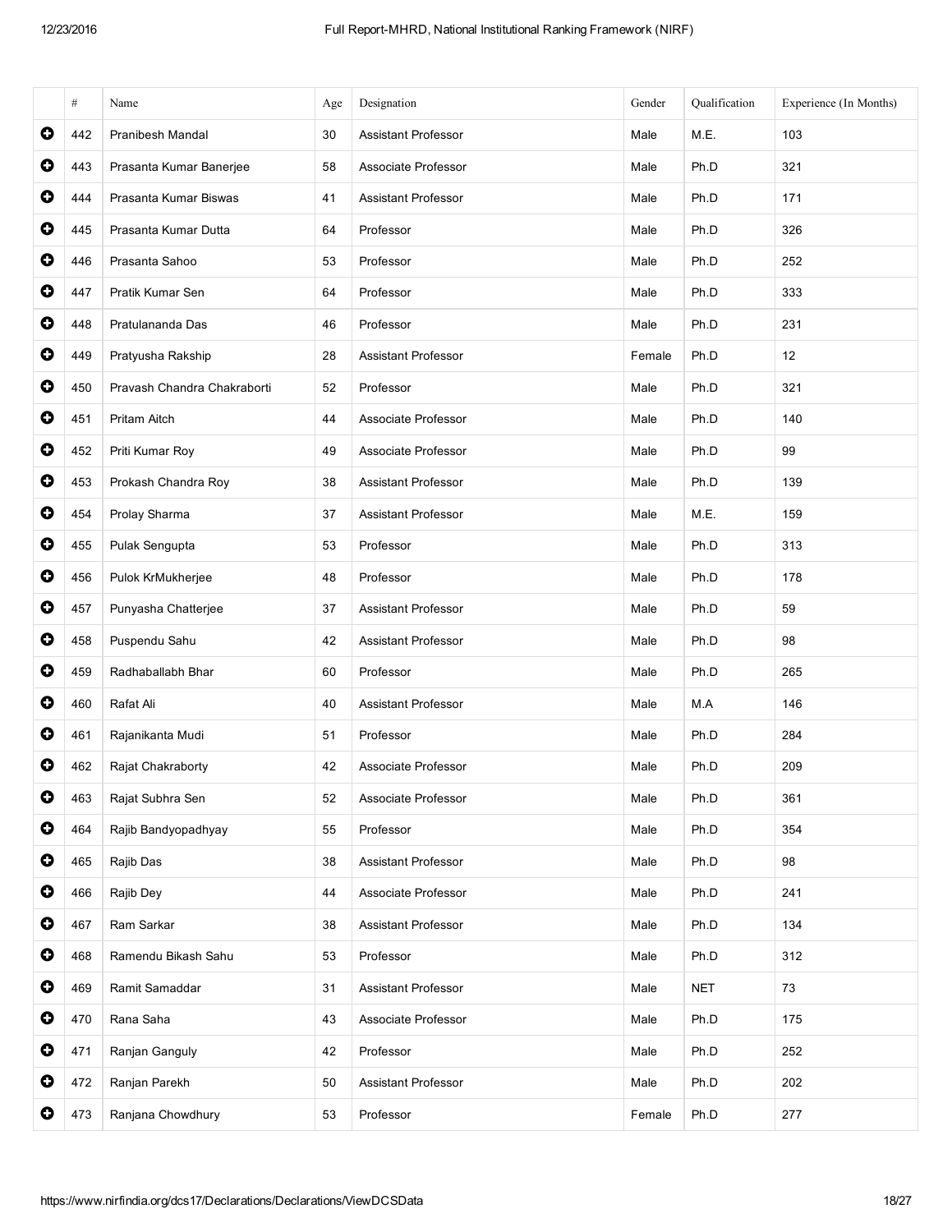|           | #   | Name                  | Age | Designation                                   | Gender | Qualification | Experience (In Months) |
|-----------|-----|-----------------------|-----|-----------------------------------------------|--------|---------------|------------------------|
| $\bullet$ | 474 | Ranjit Kumar Barai    | 44  | Associate Professor                           | Male   | Ph.D          | 193                    |
| O         | 475 | Ratan Mondal          | 40  | Assistant Professor                           | Male   | Ph.D          | 161                    |
| 0         | 476 | Ratna Dutta           | 38  | <b>Assistant Professor</b>                    | Female | Ph.D          | 120                    |
| $\bullet$ | 477 | Ratna Ghosh           | 47  | Professor                                     | Female | Ph.D          | 229                    |
| $\bullet$ | 478 | Ravi Kumar Pandit     | 29  | Assistant Professor                           | Male   | M.E.          | 30                     |
| 0         | 479 | Rina Ghosh            | 59  | Professor                                     | Female | Ph.D          | 291                    |
| 0         | 480 | Rochona Das Poddar    | 53  | Associate Professor                           | Female | M.A           | 298                    |
| $\bullet$ | 481 | Ruma Ray              | 47  | Associate Professor                           | Female | Ph.D          | 202                    |
| $\bullet$ | 482 | Sachindranath Das     | 34  | <b>Assistant Professor</b>                    | Male   | Ph.D          | 76                     |
| $\bullet$ | 483 | Sadhan KrGhosh        | 59  | Professor                                     | Male   | Ph.D          | 390                    |
| 0         | 484 | Sadhana Chatterjee    | 39  | <b>Assistant Professor</b>                    | Female | Ph.D          | 85                     |
| $\bullet$ | 485 | Sagnik Sinha          | 54  | Associate Professor                           | Male   | Ph.D          | 283                    |
| $\bullet$ | 486 | Saikat Dewanjee       | 37  | Assistant Professor                           | Male   | Ph.D          | 116                    |
| $\bullet$ | 487 | Saikat Kumar Seth     | 33  | <b>Assistant Professor</b>                    | Male   | Ph.D          | 118                    |
| $\bullet$ | 488 | Saikat Mookherjee     | 48  | Associate Professor                           | Male   | Ph.D          | 269                    |
| $\bullet$ | 489 | Salil Kumar Sanyal    | 59  | Professor                                     | Male   | Ph.D          | 407                    |
| $\bullet$ | 490 | Samar Chandra Mandal  | 54  | Professor                                     | Male   | Ph.D          | 348                    |
| $\bullet$ | 491 | Samaresh Bhattacharya | 56  | Dean / Principal / Director / Vice Chancellor | Male   | Ph.D          | 293                    |
| O         | 492 | Samir Biswas          | 30  | <b>Assistant Professor</b>                    | Male   | M.E.          | 98                     |
| 0         | 493 | Samiran Chattopadhyay | 51  | Professor                                     | Male   | Ph.D          | 324                    |
| O         | 494 | Sandip Das            | 54  | <b>Assistant Professor</b>                    | Male   | Ph.D          | 369                    |
| $\bullet$ | 495 | Sanghamitra Sarkar    | 29  | Assistant Professor                           | Female | M.Tech        | 33                     |
| 0         | 496 | Sangita Sahana        | 27  | Assistant Professor                           | Female | M.E.          | 29                     |
| 0         | 497 | Sanjay Bhar           | 50  | Professor                                     | Male   | Ph.D          | 254                    |
| $\bullet$ | 498 | Sanjay Sanyal         | 51  | Professor                                     | Male   | Ph.D          | 177                    |
| $\bullet$ | 499 | Sanjib Acharyya       | 51  | Professor                                     | Male   | Ph.D          | 300                    |
| $\bullet$ | 500 | Sanjib Nag            | 51  | Associate Professor                           | Male   | Ph.D          | 303                    |
| 0         | 501 | Sanjoy Kumar          | 49  | Associate Professor                           | Male   | Ph.D          | 158                    |
| 0         | 502 | Sanjoy Kumar Saha     | 48  | Professor                                     | Male   | Ph.D          | 286                    |
| $\bullet$ | 503 | Sankar Dhar           | 60  | Professor                                     | Male   | Ph.D          | 373                    |
| $\bullet$ | 504 | Sankar Narayan Patra  | 38  | Assistant Professor                           | Male   | Ph.D          | 120                    |
| 0         | 505 | Sanmoy Karmakar       | 45  | Professor                                     | Male   | Ph.D          | 115                    |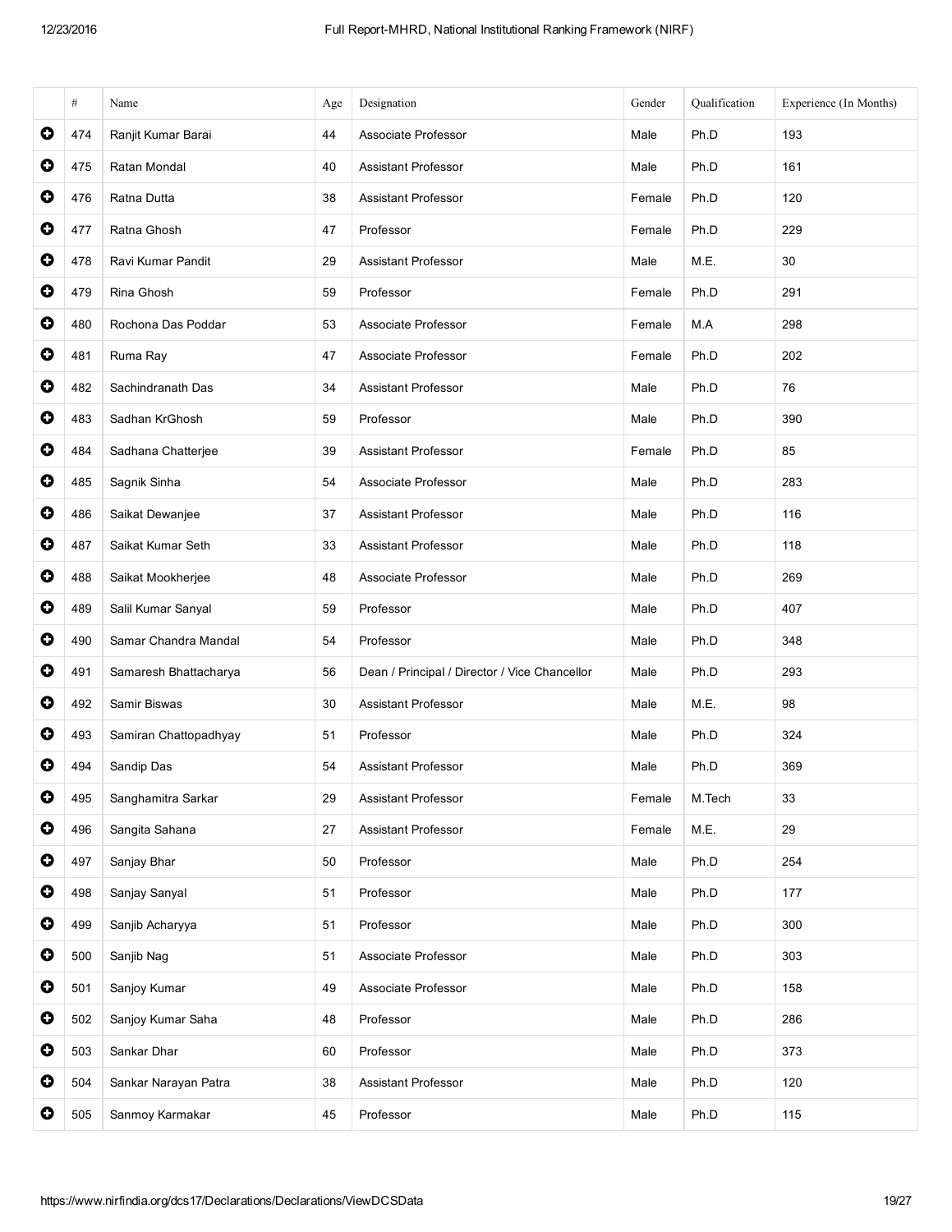|           | $\#$ | Name                   | Age | Designation                   | Gender | Qualification | Experience (In Months) |
|-----------|------|------------------------|-----|-------------------------------|--------|---------------|------------------------|
| $\bullet$ | 506  | Santosh Biswas         | 35  | <b>Assistant Professor</b>    | Male   | <b>NET</b>    | 94                     |
| $\bullet$ | 507  | Santwan Chattopadhyay  | 42  | <b>Assistant Professor</b>    | Male   | <b>NET</b>    | 144                    |
| $\bullet$ | 508  | Sarbani Roy            | 39  | Associate Professor<br>Female |        | Ph.D          | 164                    |
| $\bullet$ | 509  | Sarmistha Mandal       | 44  | <b>Assistant Professor</b>    | Female | Ph.D          | 130                    |
| $\bullet$ | 510  | Sarmistha Neogy        | 51  | Professor                     | Female | Ph.D          | 210                    |
| $\bullet$ | 511  | Saroj Mondal           | 53  | Professor                     | Male   | Ph.D          | 303                    |
| $\bullet$ | 512  | Saswati Mazumdar       | 57  | Professor                     | Female | Ph.D          | 385                    |
| $\bullet$ | 513  | Saswati Mukherjee      | 41  | <b>Assistant Professor</b>    | Female | M.E.          | 101                    |
| $\bullet$ | 514  | Sathi Banerjee Mallick | 42  | <b>Assistant Professor</b>    | Female | Ph.D          | 114                    |
| $\bullet$ | 515  | Saubhik Haldar         | 48  | <b>Assistant Professor</b>    | Male   | Ph.D          | 133                    |
| $\bullet$ | 516  | Sayan Chatterjee       | 36  | <b>Assistant Professor</b>    | Male   | Ph.D          | 114                    |
| $\bullet$ | 517  | Sayan Nandi            | 49  | <b>Assistant Professor</b>    | Male   | M.E.          | 272                    |
| $\bullet$ | 518  | Shamik Ghosh           | 50  | Professor                     | Male   | Ph.D          | 276                    |
| $\bullet$ | 519  | Shankar Chakraborty    | 52  | Professor                     | Male   | Ph.D          | 276                    |
| $\bullet$ | 520  | Sheli Sinha Chaudhuri  | 43  | Associate Professor           | Female | Ph.D          | 205                    |
| $\bullet$ | 521  | Shilpi Naskar          | 30  | <b>Assistant Professor</b>    | Female | M.Tech        | 99                     |
| $\bullet$ | 522  | Shivashish Bose        | 53  | Professor                     | Male   | Ph.D          | 353                    |
| $\bullet$ | 523  | Shouvik Chattopadhyay  | 36  | <b>Assistant Professor</b>    | Male   | Ph.D          | 126                    |
| $\bullet$ | 524  | Shovonlal Kundu        | 63  | Professor                     | Male   | Ph.D          | 347                    |
| $\bullet$ | 525  | Shubhrajit Das         | 57  | Professor                     | Male   | M.E.          | 348                    |
| O         | 526  | Shyamal Roy            | 38  | <b>Assistant Professor</b>    | Male   | Ph.D          | 36                     |
| $\bullet$ | 527  | Sibapriya Mukherjee    | 59  | Professor                     | Male   | Ph.D          | 390                    |
| $\bullet$ | 528  | Siddhartha Datta       | 61  | Professor                     | Male   | Ph.D          | 417                    |
| $\bullet$ | 529  | Siddhartha Mukherjee   | 62  | Professor                     | Male   | Ph.D          | 462                    |
| $\bullet$ | 530  | Simul Banerjee         | 60  | Professor                     | Male   | Ph.D          | 396                    |
| $\bullet$ | 531  | Sisir Kanti Mondal     | 47  | Professor                     | Male   | Ph.D          | 198                    |
| $\bullet$ | 532  | Sisir Kanti Nag        | 61  | Professor                     | Male   | Ph.D          | 312                    |
| $\bullet$ | 533  | Sivaji Bandyopadhyay   | 53  | Professor                     | Male   | Ph.D          | 327                    |
| $\bullet$ | 534  | Sivaji Chakravorti     | 54  | Professor                     | Male   | Ph.D          | 376                    |
| $\bullet$ | 535  | Sk Saiyad Ali          | 41  | Assistant Professor           | Male   | <b>NET</b>    | 101                    |
| $\bullet$ | 536  | Smita Sadhu Ghosh      | 48  | Professor                     | Female | Ph.D          | 224                    |
| $\bullet$ | 537  | Snehamoy Majumder      | 53  | Professor                     | Male   | Ph.D          | 240                    |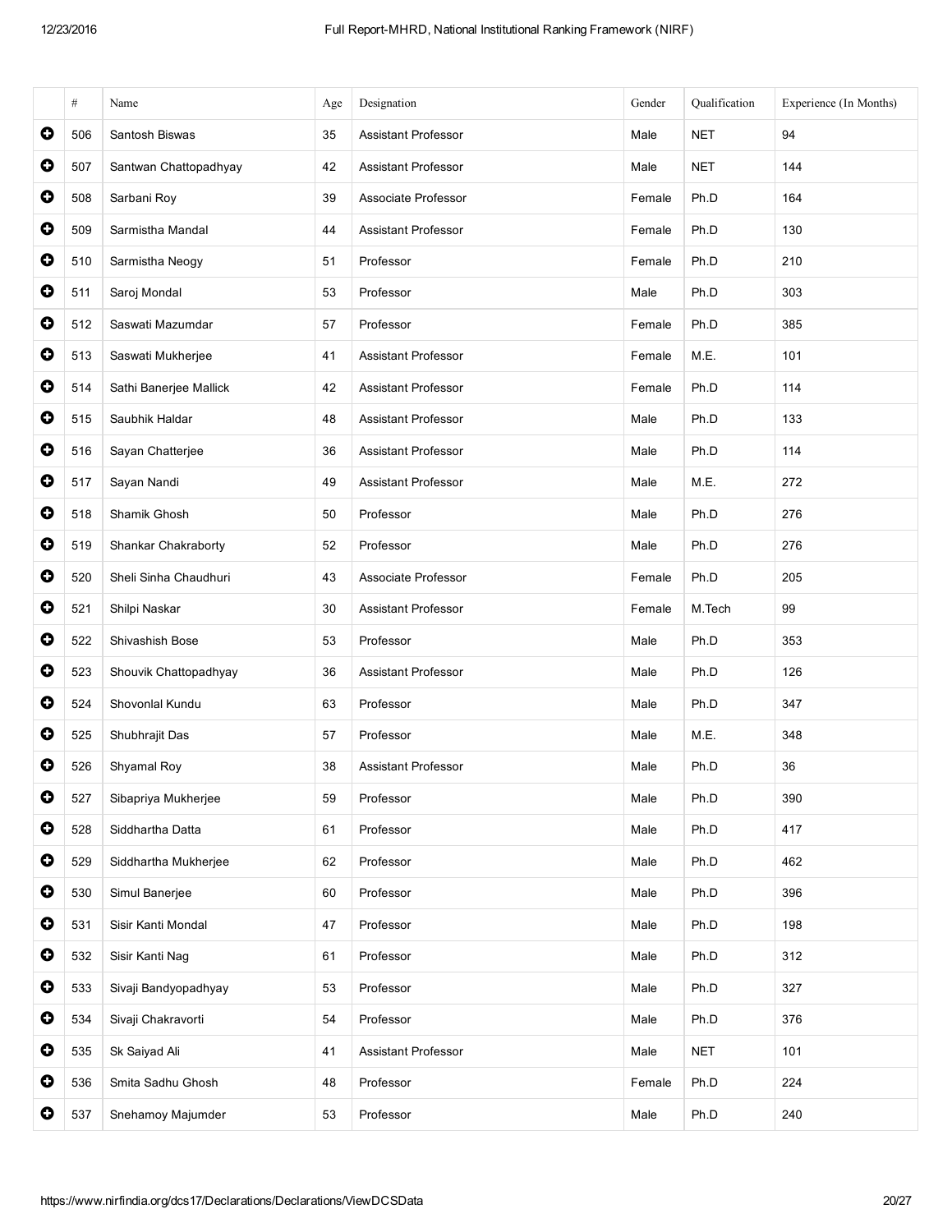|           | $\#$ | Name                          | Age | Designation                                   | Gender | Qualification | Experience (In Months) |
|-----------|------|-------------------------------|-----|-----------------------------------------------|--------|---------------|------------------------|
| $\bullet$ | 538  | Snehangshu Mandal             | 53  | Associate Professor                           | Male   | Ph.D          | 257                    |
| $\bullet$ | 539  | Somnath Bhattacharjee         | 50  | Associate Professor                           | Male   | Ph.D          | 277                    |
| 0         | 540  | Somnath Ghosh                 | 62  | Professor                                     | Male   | Ph.D          | 414                    |
| $\bullet$ | 541  | Somnath Ghosh                 | 59  | Dean / Principal / Director / Vice Chancellor | Male   | Ph.D          | 407                    |
| $\bullet$ | 542  | Somnath Mukherjee             | 58  | Professor                                     | Male   | Ph.D          | 279                    |
| $\bullet$ | 543  | Soumen Basak                  | 46  | <b>Assistant Professor</b>                    | Male   | Ph.D          | 187                    |
| $\bullet$ | 544  | Soumen Ghosh                  | 46  | Associate Professor                           | Male   | Ph.D          | 180                    |
| $\bullet$ | 545  | Soumen Mondal                 | 38  | <b>Assistant Professor</b>                    | Male   | <b>SLET</b>   | 6                      |
| $\bullet$ | 546  | Soumya Sarkar                 | 46  | Professor                                     | Male   | Ph.D          | 241                    |
| $\bullet$ | 547  | Sourav Das                    | 48  | Associate Professor                           | Male   | Ph.D          | 226                    |
| $\bullet$ | 548  | Souren Mitra                  | 51  | Professor                                     | Male   | Ph.D          | 276                    |
| $\bullet$ | 549  | Sovan Dalai                   | 39  | <b>Assistant Professor</b>                    | Male   | Ph.D          | 147                    |
| $\bullet$ | 550  | Sreyashi Das Pal              | 36  | <b>Assistant Professor</b>                    | Female | Ph.D          | 137                    |
| $\bullet$ | 551  | Sruti Gan Chaudhuri           | 35  | <b>Assistant Professor</b>                    | Female | Ph.D          | 34                     |
| $\bullet$ | 552  | Subarna Bhattacharyya         | 41  | <b>Assistant Professor</b>                    | Female | Ph.D          | 28                     |
| $\bullet$ | 553  | Subendu Bikas Bardhan         | 65  | Professor                                     | Male   | Ph.D          | 421                    |
| $\bullet$ | 554  | Subenoy Chakraborty           | 57  | Professor                                     | Male   | Ph.D          | 391                    |
| $\bullet$ | 555  | Subhadip Basu                 | 40  | Associate Professor                           | Male   | Ph.D          | 193                    |
| $\bullet$ | 556  | Subhadipta Mukhopadhyay       | 46  | <b>Assistant Professor</b>                    | Male   | Ph.D          | 134                    |
| $\bullet$ | 557  | Subhajit Saraswati            | 55  | Professor                                     | Male   | Ph.D          | 316                    |
| $\bullet$ | 558  | Subhankar Bandyopadhyay       | 58  | Professor                                     | Male   | Ph.D          | 373                    |
| $\bullet$ | 559  | Subhankar Ray                 | 51  | Associate Professor                           | Male   | Ph.D          | 234                    |
| $\bullet$ | 560  | Subhas Chandra Mondal         | 53  | Professor                                     | Male   | Ph.D          | 257                    |
| $\bullet$ | 561  | Subhas Chandra Panja          | 41  | Professor                                     | Male   | Ph.D          | 156                    |
| $\bullet$ | 562  | Subhash Chandra Mondal        | 51  | Professor                                     | Male   | Ph.D          | 230                    |
| $\bullet$ | 563  | Subhash Chandra Bhattacharyya | 61  | Professor                                     | Male   | Ph.D          | 432                    |
| $\bullet$ | 564  | Subhasis Neogi                | 60  | Professor                                     | Male   | Ph.D          | 322                    |
| $\bullet$ | 565  | Subhasish Das                 | 36  | <b>Assistant Professor</b>                    | Male   | M.E.          | 33                     |
| $\bullet$ | 566  | Subhasish Roy Choudhury       | 43  | Assistant Professor                           | Male   | Ph.D          | 118                    |
| $\bullet$ | 567  | Subir Mukhopadhyay            | 59  | Professor                                     | Male   | Ph.D          | 300                    |
| $\bullet$ | 568  | Subir Kumar Sanyal            | 64  | Professor                                     | Male   | Ph.D          | 473                    |
| $\bullet$ | 569  | Subir Kumar Sarkar            | 58  | Professor                                     | Male   | Ph.D          | 411                    |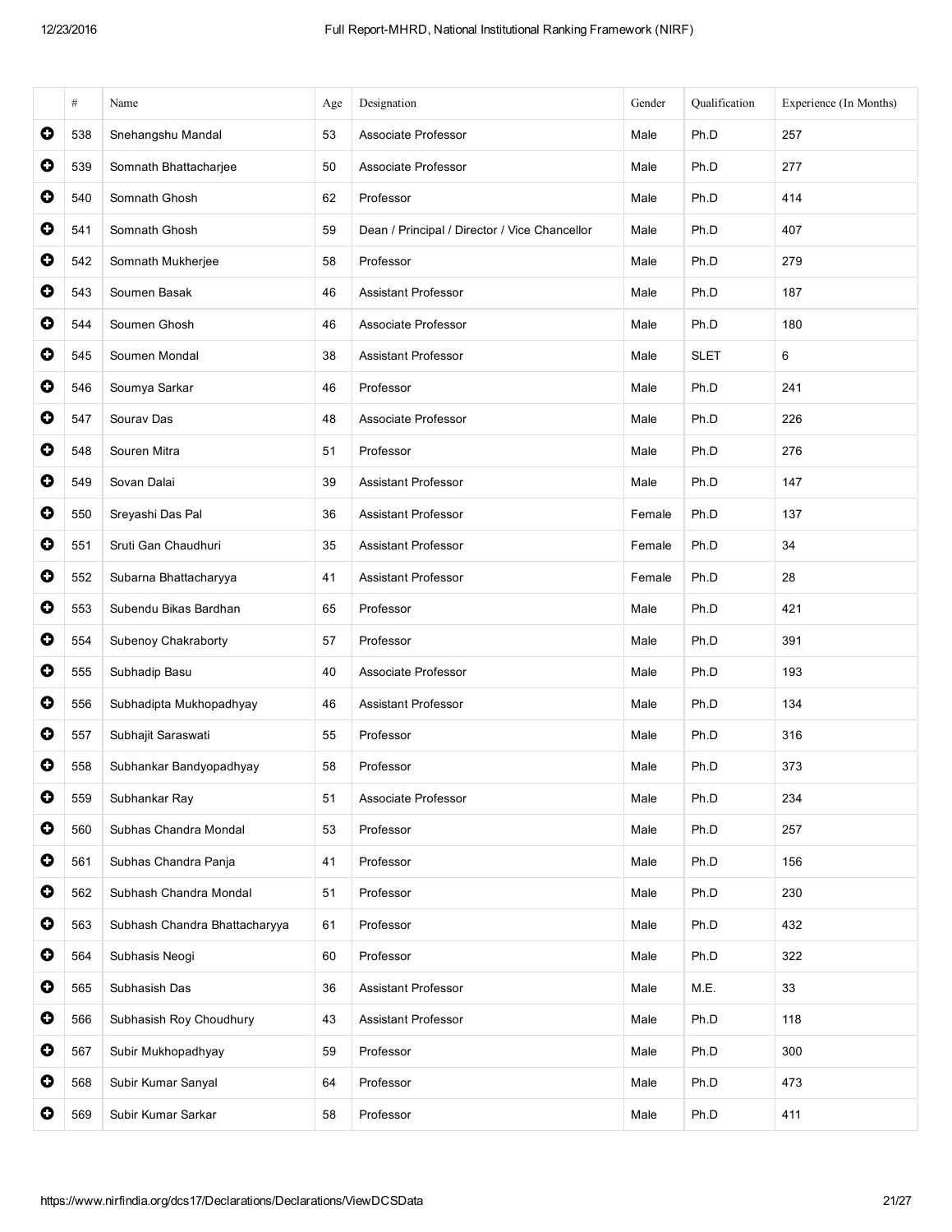|           | $\#$ | Name                     | Age | Designation                                   | Gender | Qualification | Experience (In Months) |
|-----------|------|--------------------------|-----|-----------------------------------------------|--------|---------------|------------------------|
| 0         | 570  | Subir Pal                | 58  | Professor                                     | Male   | Ph.D          | 361                    |
| $\bullet$ | 571  | Subir Sarkar             | 56  | Professor                                     | Male   | Ph.D          | 223                    |
| $\bullet$ | 572  | Subrata Karmakar         | 52  | Professor                                     | Male   | Ph.D          | 131                    |
| $\bullet$ | 573  | Subrata Mukhopadhyay     | 53  | Dean / Principal / Director / Vice Chancellor | Male   | Ph.D          | 256                    |
| $\bullet$ | 574  | Subrata Nath Koner       | 54  | Professor                                     | Male   | Ph.D          | 206                    |
| $\bullet$ | 575  | Subrata Paul             | 58  | Professor                                     | Male   | Ph.D          | 372                    |
| $\bullet$ | 576  | Subrata Sarkar           | 35  | <b>Assistant Professor</b>                    | Male   | Ph.D          | 101                    |
| $\bullet$ | 577  | Suchandra Bardhan        | 48  | Associate Professor                           | Female | Ph.D          | 197                    |
| $\bullet$ | 578  | Suddhasatwa Chakraborty  | 34  | <b>Assistant Professor</b>                    | Male   | M.E.          | 95                     |
| $\bullet$ | 579  | Sudeshna Banerjea        | 53  | Professor                                     | Female | Ph.D          | 279                    |
| $\bullet$ | 580  | Sudeshna Saha            | 34  | <b>Assistant Professor</b>                    | Female | Ph.D          | 45                     |
| $\bullet$ | 581  | Sudhabindu Ray           | 43  | Associate Professor                           | Male   | Ph.D          | 144                    |
| $\bullet$ | 582  | Sudip Kumar Naskar       | 38  | <b>Assistant Professor</b>                    | Male   | Ph.D          | 122                    |
| $\bullet$ | 583  | Sudipta Chattopadhyay    | 47  | Associate Professor                           | Female | Ph.D          | 240                    |
| $\bullet$ | 584  | Sudipta De               | 50  | Professor                                     | Male   | Ph.D          | 303                    |
| $\bullet$ | 585  | Sudipta Ghosh            | 60  | Professor                                     | Male   | Ph.D          | 262                    |
| $\bullet$ | 586  | Sugata Hazra             | 58  | Dean / Principal / Director / Vice Chancellor | Male   | Ph.D          | 301                    |
| $\bullet$ | 587  | Sugata Munshi            | 58  | Professor                                     | Male   | M.E.          | 406                    |
| $\bullet$ | 588  | Sujata Sardar            | 28  | <b>Assistant Professor</b>                    | Female | Ph.D          | 12                     |
| $\bullet$ | 589  | Sujata Tarafder          | 63  | Professor                                     | Female | Ph.D          | 318                    |
| O         | 590  | Sujay Baitalik           | 48  | Associate Professor                           | Male   | Ph.D          | 221                    |
| $\bullet$ | 591  | Sujit Ghoshal            | 60  | Professor                                     | Male   | Ph.D          | 456                    |
| $\bullet$ | 592  | Sujit Kumar Biswas       | 60  | Professor                                     | Male   | Ph.D          | 354                    |
| $\bullet$ | 593  | Sujit Kumar Sardar       | 50  | Professor                                     | Male   | Ph.D          | 139                    |
| $\bullet$ | 594  | Sukhen Das               | 52  | Professor                                     | Male   | Ph.D          | 300                    |
| $\bullet$ | 595  | Sukhendu Kar             | 42  | <b>Assistant Professor</b>                    | Male   | Ph.D          | 132                    |
| $\bullet$ | 596  | Sulava Bhattacharyya     | 58  | Associate Professor                           | Female | Ph.D          | 301                    |
| $\bullet$ | 597  | Suman Das                | 44  | <b>Assistant Professor</b>                    | Male   | Ph.D          | 94                     |
| $\bullet$ | 598  | Suman Kalyan Das         | 31  | <b>Assistant Professor</b>                    | Male   | Ph.D          | 71                     |
| $\bullet$ | 599  | Sumanta Neogi            | 53  | Professor                                     | Male   | Ph.D          | 323                    |
| $\bullet$ | 600  | Sunipa Mandal            | 36  | <b>Assistant Professor</b>                    | Female | <b>NET</b>    | 29                     |
| $\bullet$ | 601  | Sunita Adhikary Pramanik | 37  | <b>Assistant Professor</b>                    | Female | Ph.D          | 97                     |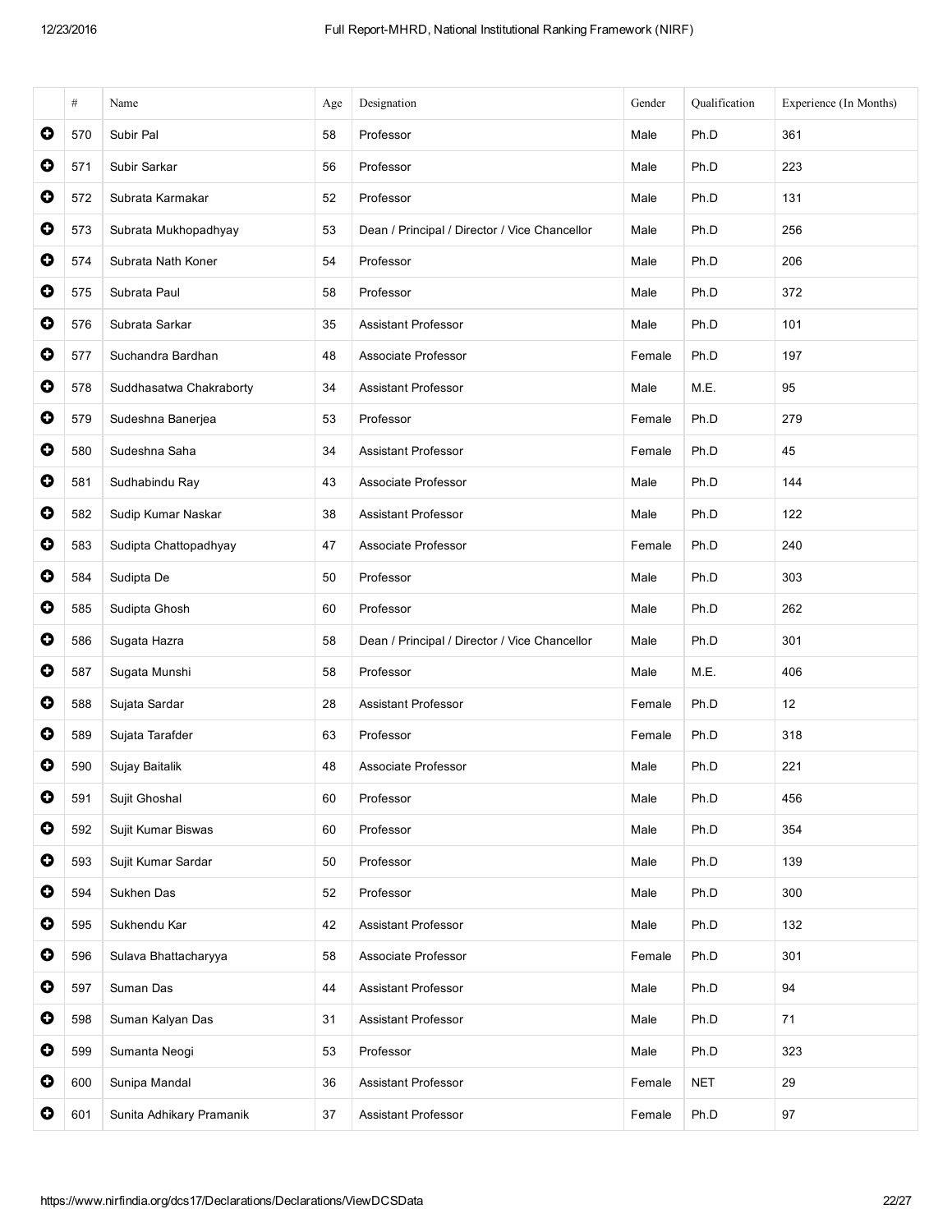|           | $\#$ | Name                       | Age | Designation                | Gender | Qualification | Experience (In Months) |
|-----------|------|----------------------------|-----|----------------------------|--------|---------------|------------------------|
| $\bullet$ | 602  | Sunita Halder Dey          | 41  | Associate Professor        | Female | Ph.D          | 192                    |
| $\bullet$ | 603  | Suparna Kar Choudhury      | 52  | Professor                  | Female | Ph.D          | 312                    |
| $\bullet$ | 604  | Supriya Mondal             | 43  | Associate Professor        | Male   | Ph.D          | 170                    |
| $\bullet$ | 605  | Suranjan Ghose             | 61  | Professor                  | Male   | Ph.D          | 345                    |
| $\bullet$ | 606  | Susanta Kr Samanta         | 44  | Associate Professor        | Male   | Ph.D          | 176                    |
| $\bullet$ | 607  | Susanta Roy                | 36  | Assistant Professor        | Male   | M.E.          | 155                    |
| $\bullet$ | 608  | Susmita Ghosh De           | 48  | Professor                  | Female | Ph.D          | 236                    |
| $\bullet$ | 609  | Sutanuka Ghosh             | 42  | <b>Assistant Professor</b> | Female | Ph.D          | 86                     |
| $\bullet$ | 610  | Swapam kumar Bhattacharya  | 58  | Professor                  | Male   | Ph.D          | 254                    |
| $\bullet$ | 611  | Swapan Bhattacharya        | 61  | Professor                  | Male   | Ph.D          | 233                    |
| $\bullet$ | 612  | Swapan Kumar Goswami       | 58  | Professor                  | Male   | Ph.D          | 382                    |
| $\bullet$ | 613  | Swapna Debnath             | 59  | Associate Professor        | Female | Ph.D          | 285                    |
| $\bullet$ | 614  | Swarnendu Sen              | 50  | Professor                  | Male   | Ph.D          | 321                    |
| $\bullet$ | 615  | Swati Bandyopadhyay        | 52  | Associate Professor        | Female | Ph.D          | 311                    |
| $\bullet$ | 616  | Tandra Mitra               | 59  | Professor                  | Female | Ph.D          | 208                    |
| 0         | 617  | Tanmoy Bera                | 59  | Professor                  | Male   | Ph.D          | 292                    |
| $\bullet$ | 618  | Tanurima Bhaumik           | 38  | <b>Assistant Professor</b> | Female | Ph.D          | 116                    |
| $\bullet$ | 619  | Tapan Kumar Baidya         | 63  | Professor                  | Male   | Ph.D          | 305                    |
| $\bullet$ | 620  | Tapan Kumar Chatterjee     | 60  | Professor                  | Male   | Ph.D          | 148                    |
| $\bullet$ | 621  | Tapan Kumar Maity          | 51  | Professor                  | Male   | Ph.D          | 178                    |
| $\bullet$ | 622  | Tapan Kumar Mondal         | 35  | <b>Assistant Professor</b> | Male   | Ph.D          | 116                    |
| $\bullet$ | 623  | Tapan Kumar Pal            | 64  | Professor                  | Male   | Ph.D          | 426                    |
| $\bullet$ | 624  | Tapas Kumar Ballabh        | 56  | Associate Professor        | Male   | Ph.D          | 301                    |
| $\bullet$ | 625  | Tapas Kumar Bhattacharyya  | 53  | Professor                  | Male   | M.E.          | 328                    |
| $\bullet$ | 626  | Tapas Ranjan Middya        | 61  | Professor                  | Male   | Ph.D          | 296                    |
| $\bullet$ | 627  | Tarit Roychowdhyry         | 52  | Associate Professor        | Male   | Ph.D          | 28                     |
| $\bullet$ | 628  | Tarun Jha                  | 57  | Professor                  | Male   | Ph.D          | 292                    |
| $\bullet$ | 629  | Tarun Kanti Naskar         | 58  | Professor                  | Male   | Ph.D          | 408                    |
| $\bullet$ | 630  | <b>Titas Nandi</b>         | 50  | Associate Professor        | Male   | Ph.D          | 336                    |
| $\bullet$ | 631  | <b>Tridib Kumar Mondal</b> | 30  | Assistant Professor        | Male   | <b>SLET</b>   | 29                     |
| $\bullet$ | 632  | Tuhin Ghosh                | 46  | Assistant Professor        | Male   | Ph.D          | 136                    |
| O         | 633  | Tuhinadri Sen              | 52  | Professor                  | Male   | Ph.D          | 221                    |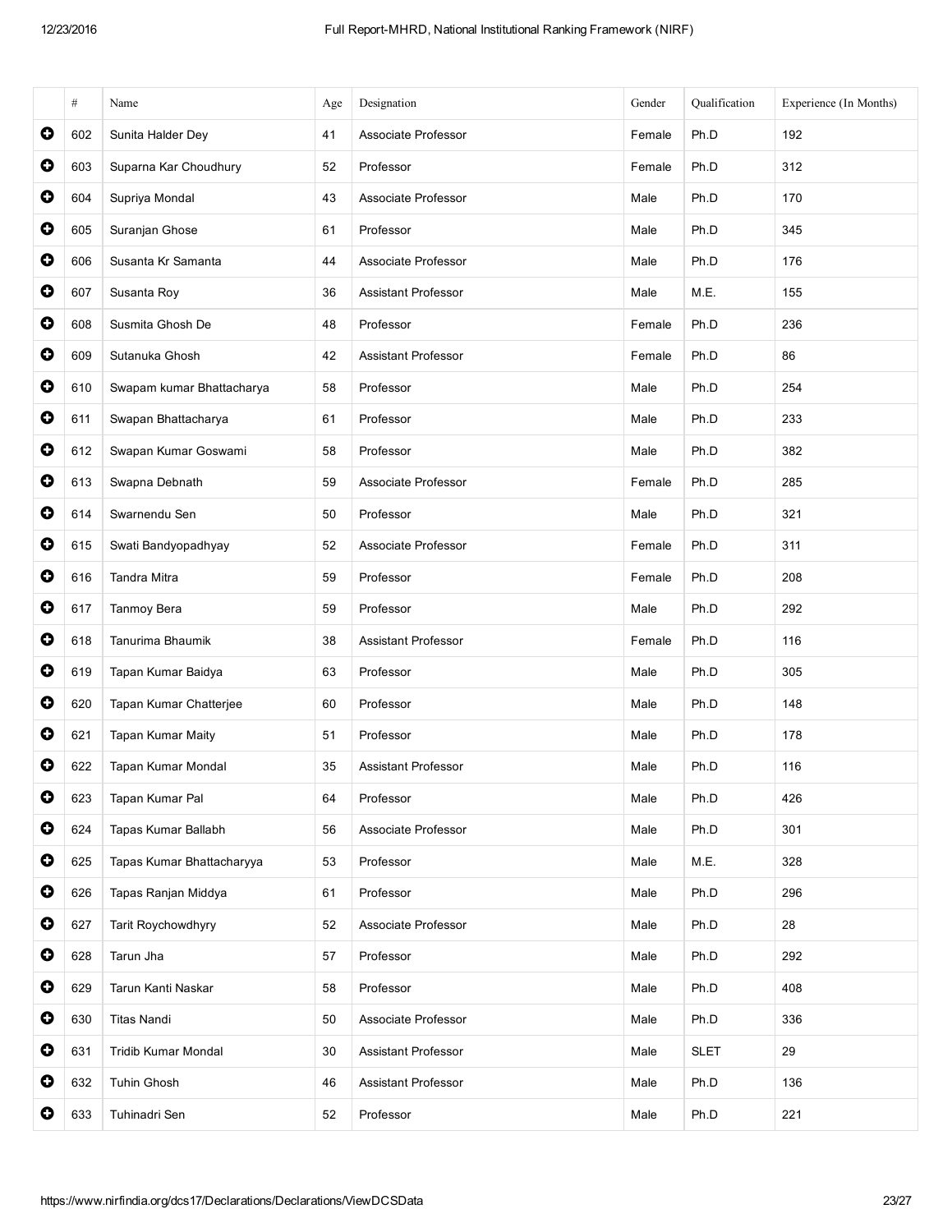|           | #   | Name                 | Age | Designation                | Gender | Qualification | Experience (In Months) |
|-----------|-----|----------------------|-----|----------------------------|--------|---------------|------------------------|
| $\bullet$ | 634 | Tumpa Hazra          | 36  | <b>Assistant Professor</b> | Female | Ph.D          | 81                     |
| $\bullet$ | 635 | Tushar Jash          | 57  | Associate Professor        | Male   | Ph.D          | 174                    |
| $\bullet$ | 636 | Ujjaini Sarkar       | 53  | Professor                  | Female | Ph.D          | 359                    |
| $\bullet$ | 637 | Ujjwal Maulik        | 51  | Professor                  | Male   | Ph.D          | 299                    |
| $\bullet$ | 638 | Uma Ghosh            | 59  | Professor                  | Female | Ph.D          | 128                    |
| $\bullet$ | 639 | Umasish Jana         | 46  | Associate Professor        | Male   | Ph.D          | 158                    |
| $\bullet$ | 640 | Umesh Chandra Halder | 53  | Associate Professor        | Male   | Ph.D          | 186                    |
| $\bullet$ | 641 | <b>Utpal KrRay</b>   | 54  | <b>Assistant Professor</b> | Male   | M.E.          | 134                    |
| $\bullet$ | 642 | Uttam Kumar Roy      | 39  | <b>Assistant Professor</b> | Male   | Ph.D          | 168                    |

## Financial Resources: Utilised Amount for the Capital & Operational expenditure for previous 3 years

| <b>Financial Year</b>                                                                                | 2015-16                                                                                                        | 2014-15                                                                                                | 2013-14                                                                                                                |
|------------------------------------------------------------------------------------------------------|----------------------------------------------------------------------------------------------------------------|--------------------------------------------------------------------------------------------------------|------------------------------------------------------------------------------------------------------------------------|
|                                                                                                      | <b>Utilised Amount</b>                                                                                         | <b>Utilised Amount</b>                                                                                 | <b>Utilised Amount</b>                                                                                                 |
| Annual Capital Expenditure on Academic Activities and Resources (excluding expenditure on buildings) |                                                                                                                |                                                                                                        |                                                                                                                        |
| Library                                                                                              | 62507158 (Rupees Six Crore<br>Twenty Five Lakh Seven<br>Thousand One Hundred Fifty<br>Eight only)              | 109100670 (Rupees Ten<br>Crore Ninety One Lakh Six<br>Hundred Seventy only)                            | 118878437 (Rupees Eleven<br>Crore Eighty Eight Lakh<br>Seventy Eight Thousand Four<br>Hundred Thirty Seven only)       |
| New Equipment for Laboratories                                                                       | 93128775 (Rupees Nine<br>Crore Thirty One Lakh<br>Twenty Eight Thousand<br>Seven Hundred Seventy Five<br>only) | 108282746 (Rupees Ten<br>Crore Eighty Two Lakh Eighty<br>Two Thousand Seven<br>Hundred Forty Six only) | 152488927 (Rupees Fifteen<br>Crore Twenty Four Lakh<br><b>Eighty Eight Thousand Nine</b><br>Hundred Twenty Seven only) |
| <b>Engineering Workshops</b>                                                                         | 362118 (Rupees Three Lakh<br>Sixty Two Thousand One<br>Hundred Eighteen only)                                  | 484376 (Rupees Four Lakh<br><b>Eighty Four Thousand Three</b><br>Hundred Seventy Six only)             | 481239 (Rupees Four Lakh<br>Eighty One Thousand Two<br>Hundred Thirty Nine only)                                       |
| <b>Studios</b>                                                                                       | $0$ (Zero)                                                                                                     | $0$ (Zero)                                                                                             | $0$ (Zero)                                                                                                             |
| Other suitably identified academic activities                                                        | 15472389 (Rupees One<br>Crore Fifty Four Lakh<br>Seventy Two Thousand<br>Three Hundred Eighty Nine<br>only)    | 18545980 (Rupees One<br>Crore Eighty Five Lakh Forty<br>Five Thousand Nine Hundred<br>Eighty only)     | 16260630 (Rupees One<br>Crore Sixty Two Lakh Sixty<br>Thousand Six Hundred Thirty<br>only)                             |
| <b>Annual Operational Expenditure</b>                                                                |                                                                                                                |                                                                                                        |                                                                                                                        |
| Salaries (Teaching and Non Teaching staff)                                                           | 1234049000 (Rupees One<br><b>Twenty Three Crore Forty</b><br>Lakh Forty Nine Thousand<br>only)                 | 1308544000 (Rupees One<br>Thirty Crore Eighty Five Lakh<br>Forty Four Thousand only)                   | 1262404000 (Rupees One<br><b>Twenty Six Crore Twenty</b><br>Four Lakh Four Thousand<br>only)                           |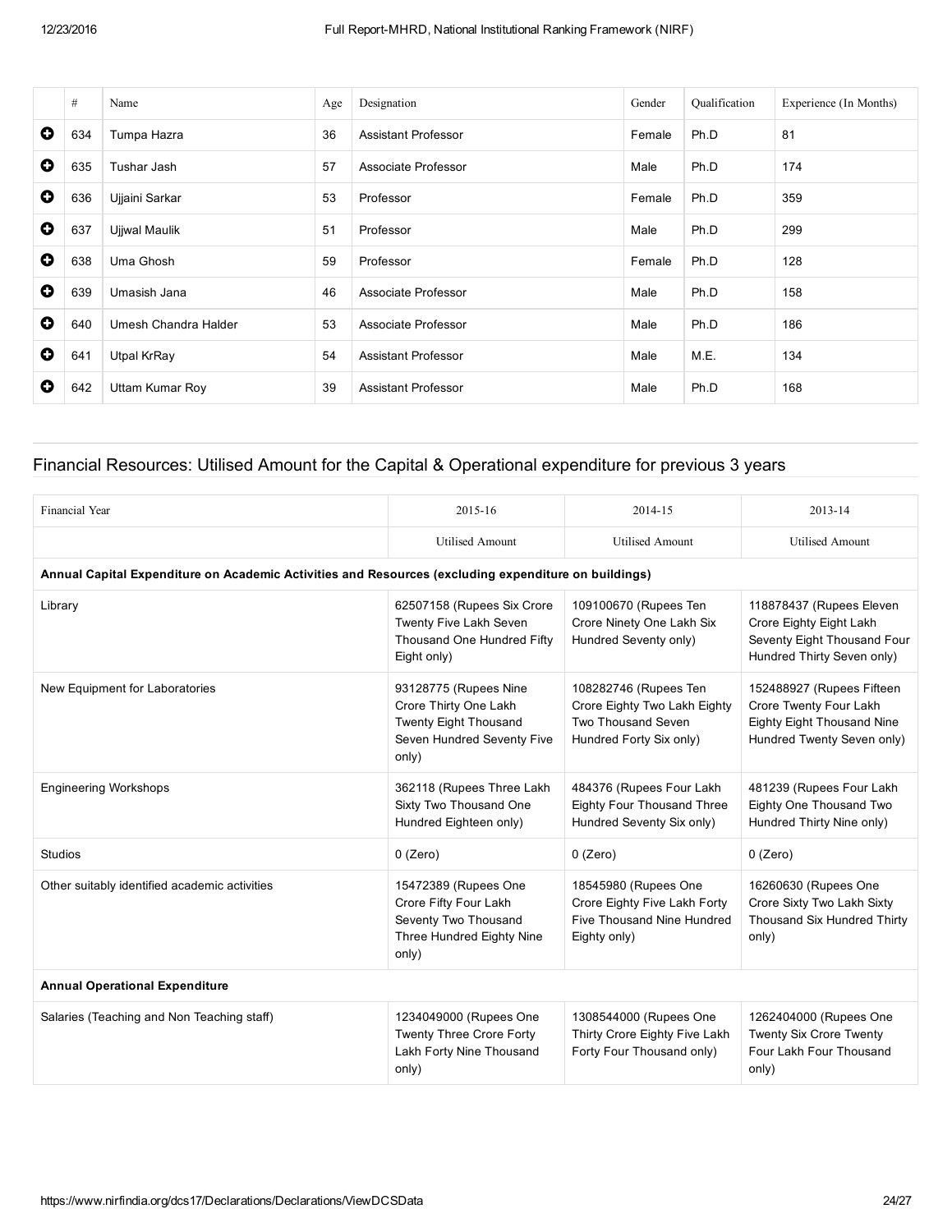| Financial Year                                                                                                                                                                      | 2015-16                                                                                                     | 2014-15                                                                                        | 2013-14                                                                               |
|-------------------------------------------------------------------------------------------------------------------------------------------------------------------------------------|-------------------------------------------------------------------------------------------------------------|------------------------------------------------------------------------------------------------|---------------------------------------------------------------------------------------|
|                                                                                                                                                                                     | Utilised Amount                                                                                             | <b>Utilised Amount</b>                                                                         | Utilised Amount                                                                       |
| Maintenance of Academic Infrastructure or consumables.<br>other running expenditures, Seminars/Conferences/Workshops<br>etc. (excluding maintenance of hostels and allied services) | 321298135 (Rupees Thirty<br>Two Crore Twelve Lakh<br>Ninety Eight Thousand One<br>Hundred Thirty Five only) | 340266602 (Rupees Thirty<br>Four Crore Two Lakh Sixty<br>Six Thousand Six Hundred<br>Two only) | 220346018 (Rupees Twenty<br>Two Crore Three Lakh Forty<br>Six Thousand Eighteen only) |

## Women Diversity

No. of women members in senior administrative positions, such as Head of Departments, Dean or Institute Heads in previous academic year (2015-16):  $8$ 

#### IPR

| Calendar Year            | 2015 | 2014 | 2013 |
|--------------------------|------|------|------|
| No. of Patents Filed     | 6    | 5    | 4    |
| No. of Patents Published |      | 0    |      |
| No. of Patents Granted   |      | 10   |      |
| No. of Patents Licensed  |      |      |      |

#### Did your institution transferred atleast one technology in the previous three years?:  $\sqrt{\phantom{a}}$  No

| Financial Year                             | 2015-16                                       | 2014-15                                      | 2013-14                                    |
|--------------------------------------------|-----------------------------------------------|----------------------------------------------|--------------------------------------------|
| Earning From Patents (Amount in<br>Rupees) | 781000                                        | 544000                                       | 617000                                     |
| Enter Amount in Words                      | Rupees Seven Lakh Eighty One<br>Thousand only | Rupees Five Lakh Forty Four<br>Thousand only | Rupees Six Lakh Seventeen<br>Thousand only |

### Sponsored Research Details

| <b>Financial Year</b>                                 | 2015-16   | 2014-15   | 2013-14   |
|-------------------------------------------------------|-----------|-----------|-----------|
| Total no. of<br>Sponsored Projects                    | 125       | 120       | 153       |
| Total no. of Funding<br>Agencies                      | 36        | 35        | 44        |
| <b>Total Amount</b><br>Received (Amount<br>in Rupees) | 349853855 | 310824332 | 416844402 |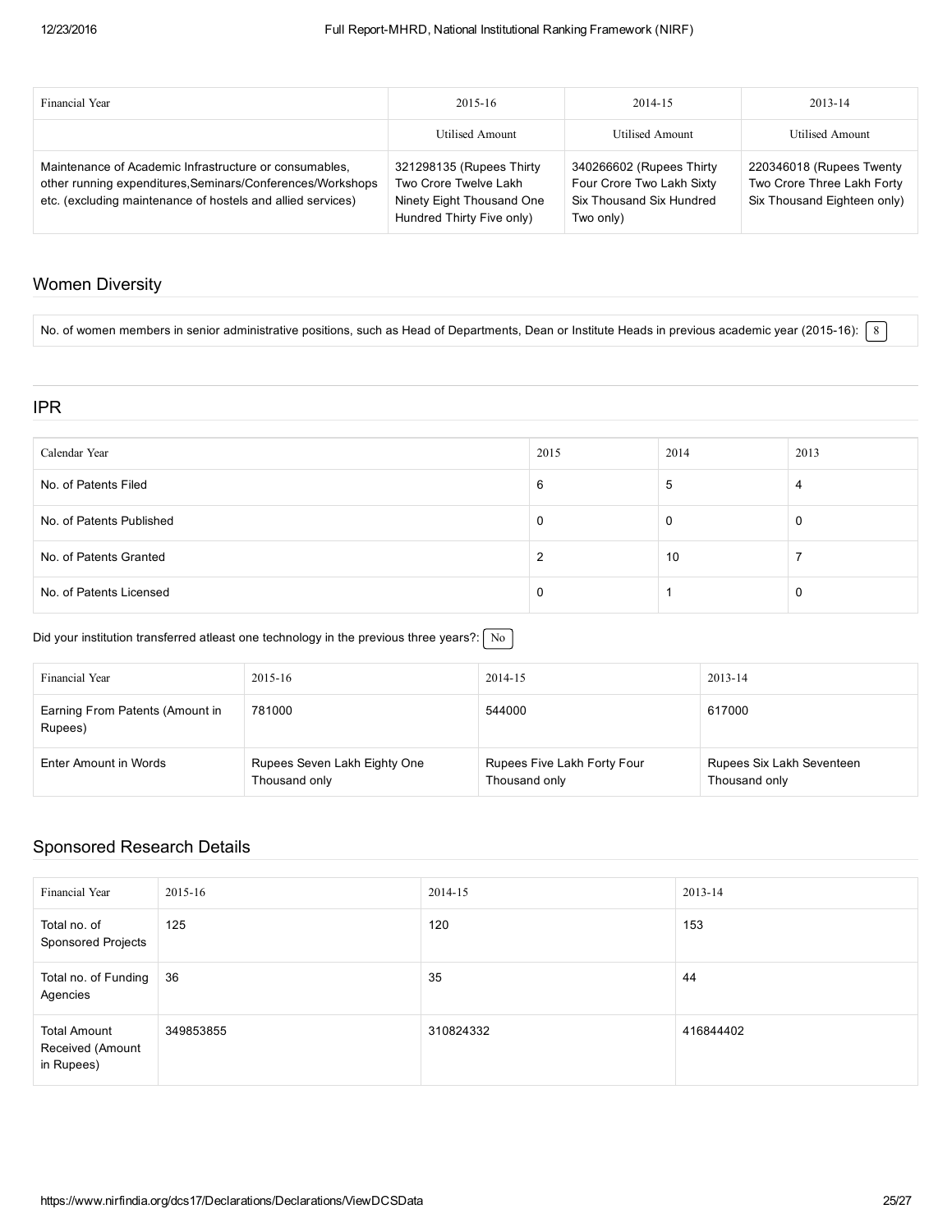| Financial Year              | $2015 - 16$                                                                                         | 2014-15                                                                                     | 2013-14                                                                                 |
|-----------------------------|-----------------------------------------------------------------------------------------------------|---------------------------------------------------------------------------------------------|-----------------------------------------------------------------------------------------|
| Amount Received in<br>Words | Rupees Thirty Four Crore Ninety Eight Lakh<br>Fifty Three Thousand Eight Hundred Fifty<br>Five only | Rupees Thirty One Crore Eight Lakh Twenty<br>Four Thousand Three Hundred Thirty Two<br>only | Rupees Forty One Crore Sixty Eight Lakh<br>Forty Four Thousand Four Hundred Two<br>only |

## Consultancy Project Details

| Financial Year                                        | 2015-16                                                                               | 2014-15                                                                                          | 2013-14                                                                                         |
|-------------------------------------------------------|---------------------------------------------------------------------------------------|--------------------------------------------------------------------------------------------------|-------------------------------------------------------------------------------------------------|
| Total no. of<br>Consultancy<br>Projects               | 1554                                                                                  | 1543                                                                                             | 1627                                                                                            |
| Total no. of Client<br>Organizations                  | 804                                                                                   | 799                                                                                              | 792                                                                                             |
| <b>Total Amount</b><br>Received (Amount<br>in Rupees) | 120569386                                                                             | 159533928                                                                                        | 187944782                                                                                       |
| Amount Received in<br>Words                           | Rupees Twelve Crore Five Lakh Sixty<br>Nine Thousand Three Hundred Eighty<br>Six only | Rupees Fifteen Crore Ninety Five Lakh Thirty<br>Three Thousand Nine Hundred Twenty Eight<br>only | Rupees Eighteen Crore Seventy Nine Lakh<br>Forty Four Thousand Seven Hundred Eighty<br>Two only |

## Executive Development Program

| Financial Year                              | 2015-16 | 2014-15 | 2013-14 |
|---------------------------------------------|---------|---------|---------|
| Total no. of Executive Development Programs | 0       |         | 0       |
| Total no. of Participants                   | - 0     |         | 0       |
| Total Annual Earnings (Amount in Rupees)    | 0       |         | 0       |
| Total Annual Earnings in Words              | Zero    | Zero    | Zero    |

## Facilities for PCS: Facilities of physically challenged students

| 1. Do your institution buildings have Lifts/Ramps?                                                                                                        | Yes, in all the buildings        |
|-----------------------------------------------------------------------------------------------------------------------------------------------------------|----------------------------------|
| 2. Do your institution have provision for walking aids, includingwheelchairs and transportation from one building to another for<br>handicapped students? | Yes, in all the buildings        |
| 3. Do your institution buildings have specially designed toilets for handicapped students?                                                                | Yes, in some of the<br>buildings |

## Upload Prescribed Formats